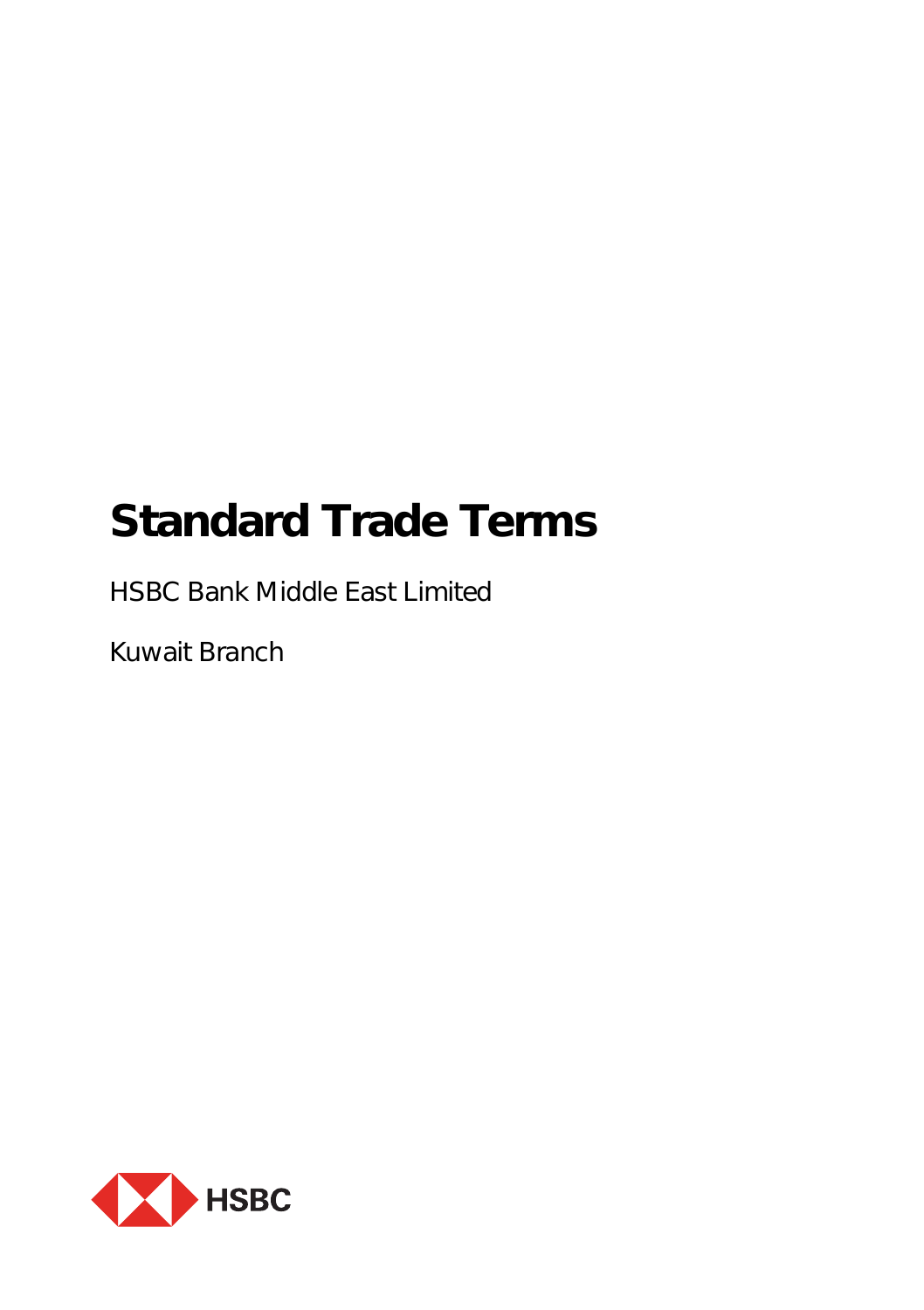# **CONTENTS**

| 1.              |                                                                    |  |
|-----------------|--------------------------------------------------------------------|--|
|                 |                                                                    |  |
| 2.              |                                                                    |  |
| 3.              |                                                                    |  |
| 4.              |                                                                    |  |
| 5.              |                                                                    |  |
| 6.              |                                                                    |  |
| 7.              |                                                                    |  |
| 8.              | Applications for Release of Goods, Shipping Guarantees and LOI  13 |  |
|                 | SECTION 2 - REIMBURSEMENT, INDEMNITY AND OTHER RIGHTS 14           |  |
| 9.              |                                                                    |  |
| 10 <sub>1</sub> |                                                                    |  |
| 11.             |                                                                    |  |
| 12.             |                                                                    |  |
| 13.             |                                                                    |  |
| 14.             |                                                                    |  |
|                 |                                                                    |  |
| 15.             |                                                                    |  |
| 16.             |                                                                    |  |
|                 | SECTION 4 - REPRESENTATIONS, UNDERTAKINGS AND SANCTIONS 20         |  |
| 17 <sub>1</sub> |                                                                    |  |
| 18.             |                                                                    |  |
| 19.             |                                                                    |  |
|                 | SECTION 5 - INSTRUCTIONS AND ELECTRONIC PLATFORMS 25               |  |
| 20.             |                                                                    |  |
| 21.             |                                                                    |  |
|                 |                                                                    |  |
| 22.             |                                                                    |  |
| 23.             |                                                                    |  |
| 24.             |                                                                    |  |
| 25.             |                                                                    |  |
|                 |                                                                    |  |
| 26.             |                                                                    |  |

<span id="page-1-0"></span>© Copyright. HSBC Bank Middle East Limited 2016 ALL RIGHTS RESERVED. Issued by HSBC Bank Middle East Limited Kuwait Branch, P.O. Box 1683 Safat 13017, regulated by the Central Bank of Kuwait for the purposes of this promotion and lead regulated by the Dubai Financial Services Authority.V151026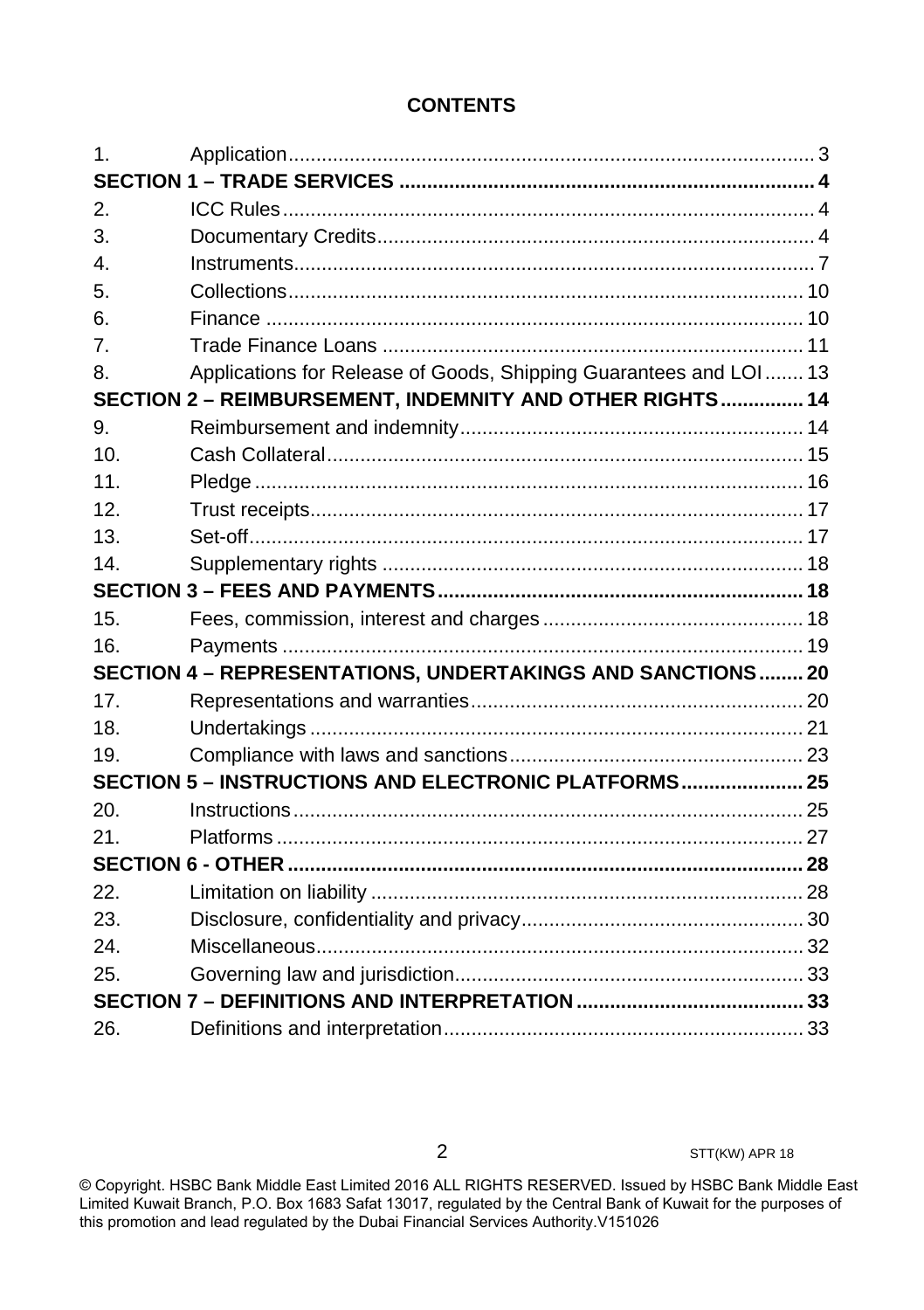# **STANDARD TRADE TERMS (THESE TERMS)**

# **1. Application**

1.1 These Terms shall apply to any Trade Service which HSBC may agree to make available to or on behalf of the Customer. Nothing in these Terms shall oblige HSBC to enter into or provide any Trade Service at any time. These Terms shall include any relevant Country Conditions.

1.2 These Terms shall, where applicable, be subject to other terms and conditions in relation to services provided by HSBC to the Customer (including any banking service or account operating agreement) from time to time. In relation to any Trade Service, where any conflict arises between these Terms and any other applicable terms and conditions, the terms and conditions shall apply in the following order of priority:

- (a) the Application;
- (b) the Facility Agreement (if any) and/or Security Agreement (if any);
- (c) the Country Conditions (if any);
- (d) these Terms; and
- (e) such other terms.

1.3 HSBC does not offer any advice to the Customer in relation to any Trade Service. Whilst HSBC may provide information or express opinions from time to time, such information or opinions are not offered as advice. Before applying for, or accepting, any Trade Service, the Customer shall make such enquiries and assessments as the Customer considers appropriate and the Customer should place no reliance on HSBC to give advice or make recommendations. If the Customer is in doubt of any Trade Service, the Customer should seek independent professional advice.

1.4 Each Trade Service is separate and independent from the Trade Transaction to which such Trade Service relates and HSBC is in no way concerned with, subject to, or bound by, the terms of such Trade Transaction, even if a reference is included in any document relating to that Trade Service.

1.5 HSBC may name, instruct or procure any correspondent bank (including any HSBC Group member) to be the issuing, advising, nominated or confirming bank in respect of any Trade Service (and may restrict such correspondent bank to an HSBC Group member or a correspondent bank acceptable to HSBC) and is authorised to issue a counter-guarantee or counter-SBLC in such form and content as determined by HSBC in favour of the correspondent bank. HSBC may pay to, or receive from any correspondent bank, charges, commissions, fees or other payments.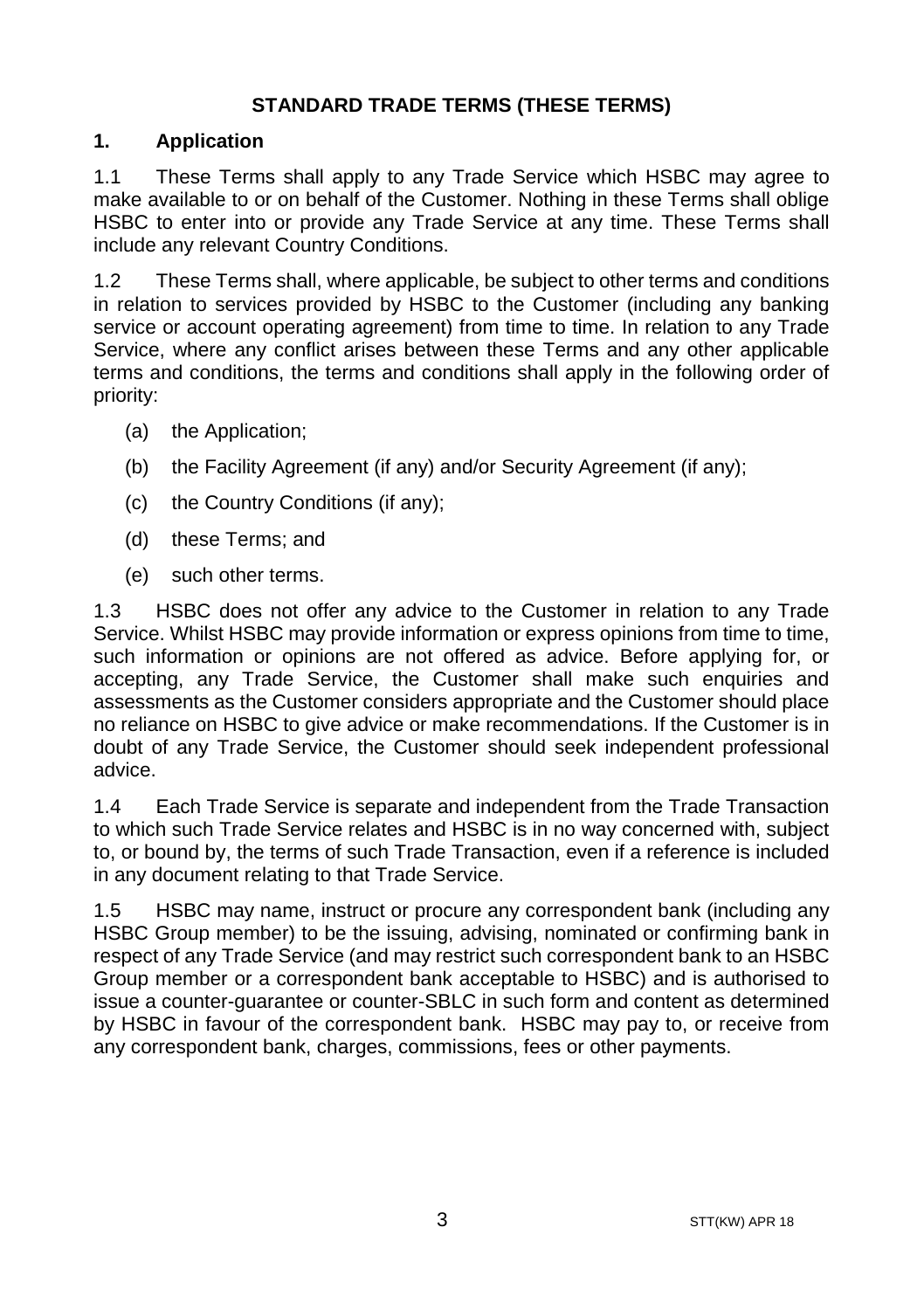# **SECTION 1 – TRADE SERVICES**

## <span id="page-3-1"></span><span id="page-3-0"></span>**2. ICC Rules**

2.1 Unless the Customer otherwise requests (and HSBC agrees with such request):

(a) all Documentary Credits will be issued subject to the Uniform Customs and Practice for Documentary Credits, 2007 Revision, ICC Publication No. 600 (UCP600) and, if required by HSBC, The Supplement to the Uniform Customs and Practice for Documentary Credits for Electronic Presentation (eUCP);

(b) all SBLCs will be issued subject to the International Standby Practices 1998, ICC Publication No. 590 (ISP98);

(c) all bonds and guarantees will be issued subject to the Uniform Rules for Demand Guarantees, ICC Publication No.758 (URDG 758); and

(d) all Collections will be undertaken subject to the Uniform Rules for Collection 1995, ICC Publication No. 522 (URC 522),

(together the **ICC Rules**) each as may be revised from time to time.

2.2 If there is any conflict between any ICC Rule and these Terms, these Terms shall prevail.

#### <span id="page-3-2"></span>**3. Documentary Credits**

- 3.1 The terms in this Clause [3](#page-3-2) apply to any Documentary Credits.
- 3.2 The Customer:

(a) undertakes to examine the customer copy of each Documentary Credit issued by HSBC in order to check its consistency with the relevant Application; and

**(b)** agrees to give immediate notice to HSBC of any objection to its contents.

#### **Imports**

3.3 HSBC is authorised to honour and pay any Claim made under a Documentary Credit which appears on its face to comply with its terms and/or any Documents drawn (or purporting to be drawn) and presented under such Documentary Credit in accordance with its terms, without reference to or further authority from the Customer or any other party, and without enquiring whether any Claim has been properly made, and notwithstanding that the validity of any such Claim, or the amount of it, may be in dispute. The Customer accepts any such Claim as conclusive evidence that HSBC was liable to honour and pay it, and any payment made, or any steps taken by HSBC in good faith under or in connection with it, shall be binding on the Customer.

3.4 The presentation of any Documents under a Documentary Credit shall be deemed to be in compliance with the terms of the Documentary Credit if HSBC determines that they appear to be in order and, taken as a whole, conform with the requirements of the Documentary Credit. The Customer waives all claims against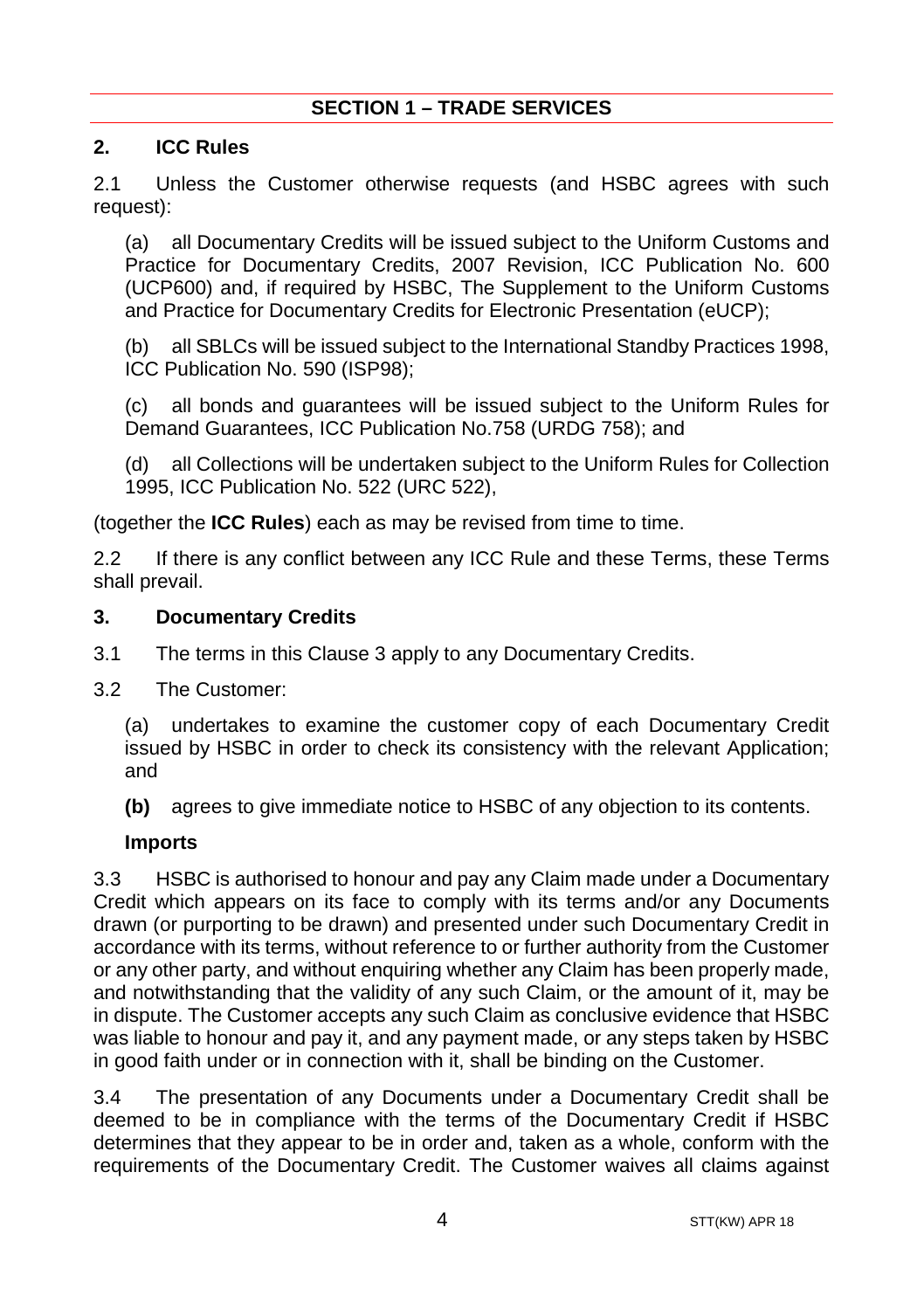HSBC for any delay that may result in examining such Documents or any failure to identify any discrepancies that may exist.

3.5 Notwithstanding any contrary instruction from the Customer, HSBC may reject any Claim which HSBC determines does not comply with the terms of the relevant Documentary Credit. HSBC is not obliged to notify the Customer or to seek the Customer's waiver of any discrepancy before refusing the Claim. Where HSBC does seek a waiver in respect of any discrepancy, the taking of such action does not oblige HSBC to seek a waiver of any discrepancy at any other time.

3.6 If HSBC notifies the Customer of a discrepancy with respect to a Claim and the Customer requests HSBC and/or its correspondent bank or its agent to:

(a) effect payment under the Documentary Credit, notwithstanding the discrepancy; or

(b) countersign or issue any guarantee or indemnity covering the discrepancy,

the Customer confirms that its reimbursement obligations and the indemnity set out in Clause [9](#page-13-1) (*[Reimbursement and indemnity](#page-13-1)*) shall apply to such Claim and/or any such guarantee or indemnity.

3.7 HSBC may at any time amend or insert additional terms and conditions into a Documentary Credit as HSBC may consider appropriate, provided that any such amendment or additional terms and conditions shall not increase the Customer Liabilities in relation to such Documentary Credit. HSBC may, subject to the beneficiary's consent, cancel the whole or any unused balance of a Documentary Credit.

3.8 Notwithstanding any instruction in an Application, HSBC may restrict the availability of any Documentary Credit, or any advising or confirming, to its own offices or to any correspondent bank or agent of its choice and, in such case, HSBC may refuse to honour, or make payment for, any Document drawn or purporting to be drawn on any office, bank or third party other than such office, correspondent bank or agent.

3.9 If HSBC effects payment under a Documentary Credit prior to the maturity date of such Documentary Credit:

(a) (in the case where the Documentary Credit beneficiary bears interest) the Customer shall be liable to pay to HSBC the full amount of the Documentary Credit on the maturity date, even if HSBC only paid a discounted amount under the Documentary Credit; and

(b) (in the case where the Customer is required to bear interest under the Documentary Credit pursuant to any other agreement with HSBC) the Customer shall, on the maturity date of such Documentary Credit or such earlier date as may be demanded by HSBC, pay to HSBC the full amount of the Claim together with interest accruing on such Claim for the period from and including the date of HSBC's payment to and including the maturity date, such interest payable in accordance with Clause [15](#page-17-2) (*[Fees, commission, interest and charges](#page-17-2)*).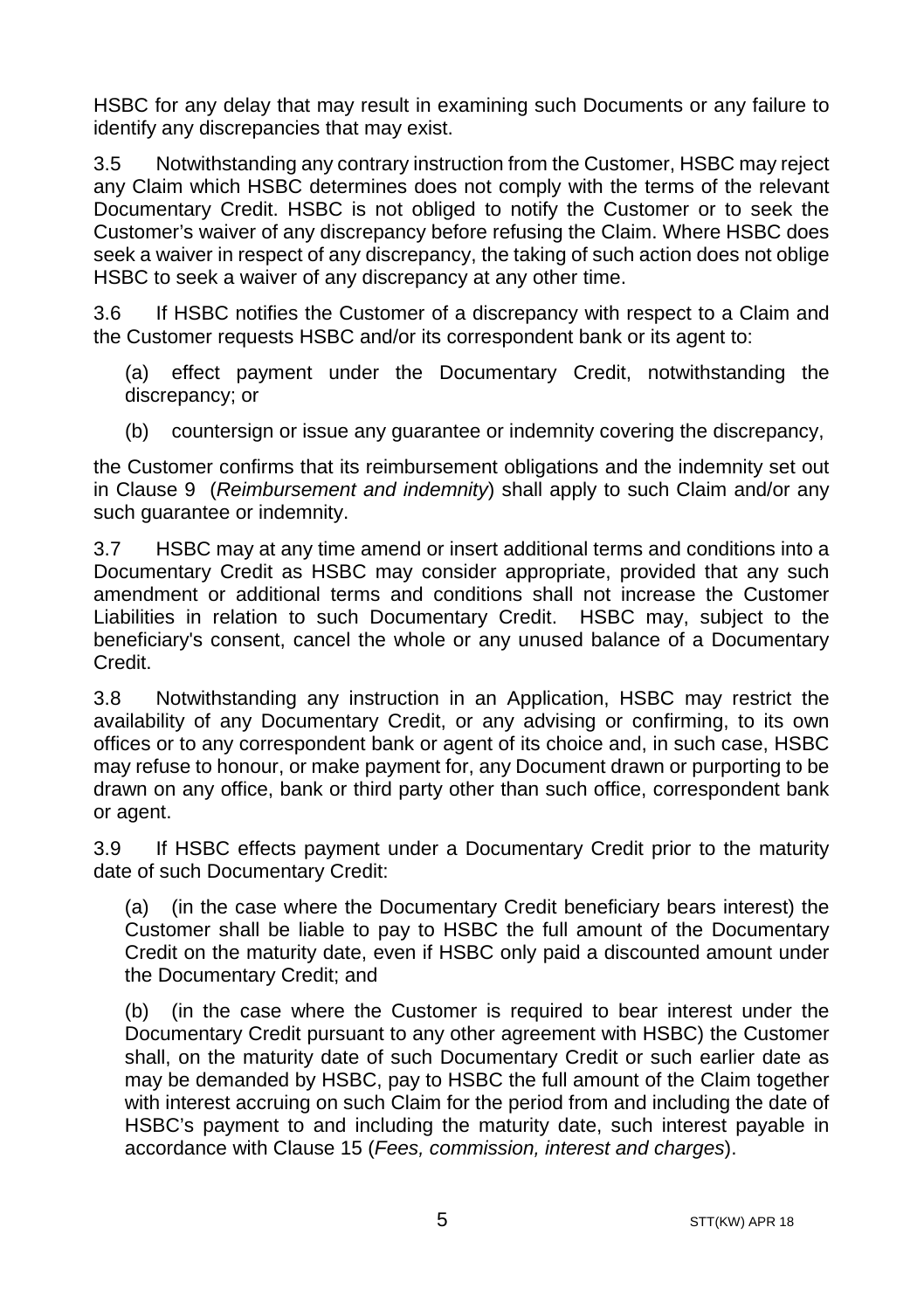3.10 If the terms of a Documentary Credit (whether expressly or impliedly) permits payment to be effected to the beneficiary prior to receipt of the Documents required to be delivered under such Documentary Credit, the Customer shall, on the maturity date of such Documentary Credit or such earlier date as may be demanded by HSBC, pay to HSBC the full amount of the Claim (whether or not the Documents subsequently delivered are compliant with the terms of the Documentary Credit) together with interest accruing on such Claim for the period from and including the date of HSBC's payment to and including the maturity date, such interest payable in accordance with Claus[e 15](#page-17-2) (*[Fees, commission, interest and charges](#page-17-2)*).

3.11 If any Documentary Credit stipulates that certain specific Documents be forwarded by the beneficiary directly to the Customer at or prior to the time the beneficiary makes any Claim, all remaining Documents must be produced to HSBC in respect of any Claim under such Documentary Credit. If the Customer uses the Documents forwarded directly to it to obtain possession of the Goods, HSBC is authorised to accept all Documents presented under such Documentary Credit and pay or accept upon presentation and pay at maturity all Documents drawn in respect of the Goods, notwithstanding any discrepancy or any other matter or thing that might otherwise have relieved or affected the Customer's or HSBC's obligations. The Customer confirms that its reimbursement obligations and the indemnity set out in Clause [9](#page-13-1) (*[Reimbursement and indemnity](#page-13-1)*) shall apply to any amount paid by HSBC in respect of such Documentary Credit.

3.12 If any Documentary Credit stipulates that the Goods be insured under insurance policies/certificates containing "Institute Cargo Clauses" or other industry standard clauses, HSBC may accept insurance policies/certificates which contain "American Institute Clauses" or any other industry standard clauses that HSBC determines appropriate.

3.13 HSBC will not be bound at any time to release any Documents or Goods to the Customer unless the Customer has fully discharged its Customer Liabilities in respect of the Documentary Credit relating to such Documents or Goods.

<span id="page-5-0"></span>3.14 If HSBC issues a Documentary Credit back-to-back (a **Back-to-Back Documentary Credit**) to another Documentary Credit (a **Master Documentary Credit**) the Customer:

(a) acknowledges that its Customer Liabilities in respect of the Back-to-Back Documentary Credit are not dependent or conditional on the performance of the Master Documentary Credit;

(b) unconditionally and irrevocably assigns or transfers absolutely to HSBC all of its payment rights in the Master Documentary Credit;

(c) shall not amend or accept any amendment to the Master Documentary Credit without the consent of HSBC or take any action which might result in HSBC not receiving the full amount under the Master Documentary Credit; and

(d) authorises HSBC to use the documents presented under the Back-to-Back Documentary Credit to make a Claim under the Master Documentary Credit irrespective of any discrepancies or irregularities in the documents presented.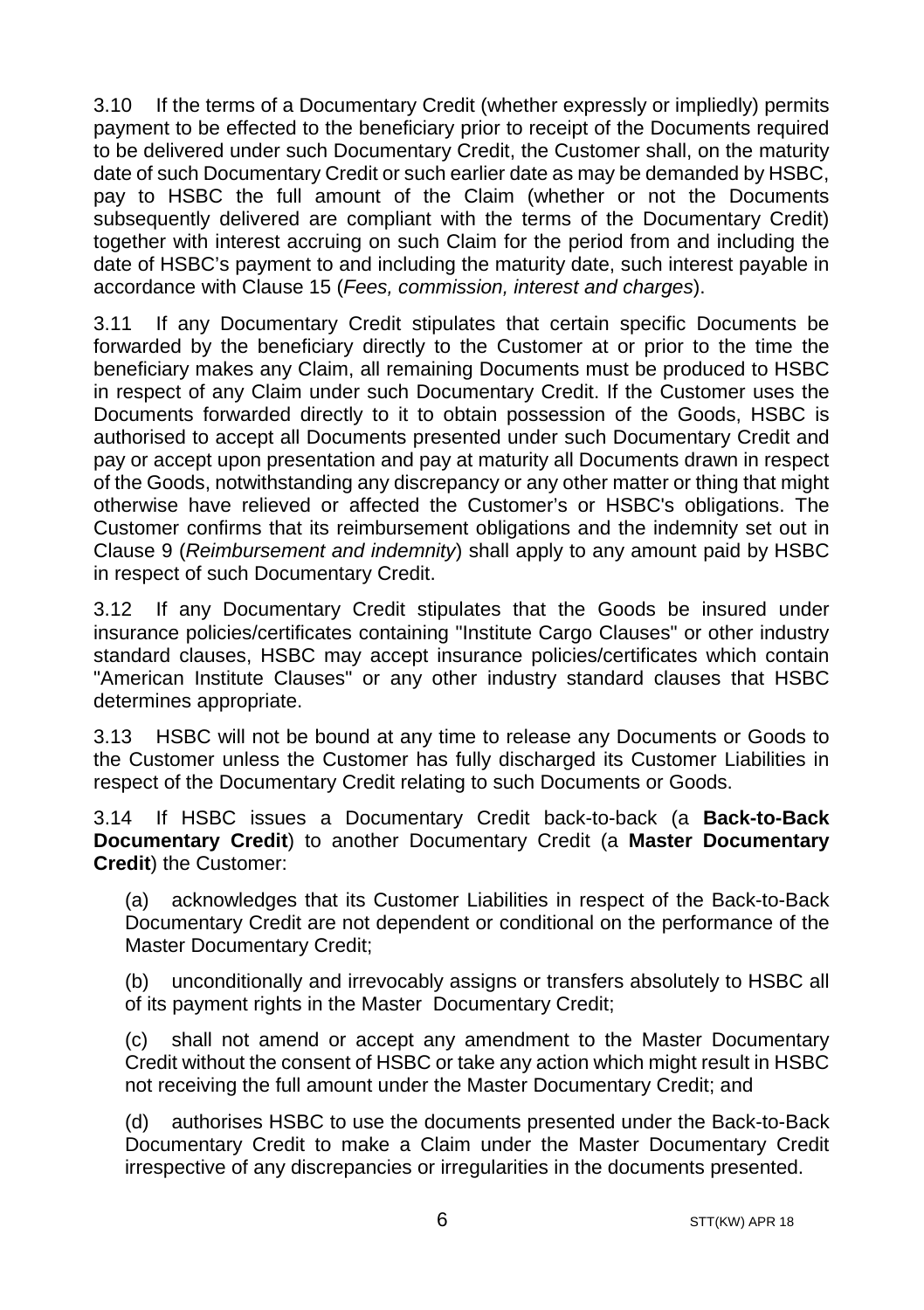3.15 HSBC is not obliged to notify the Customer of any incompatibility between the terms of a Back-to-Back Documentary Credit and the relevant Master Documentary Credit.

# **Exports**

3.16 If HSBC confirms a Documentary Credit or SBLC (whether on a disclosed or undisclosed basis) and payment in full or part is not received by HSBC from the relevant issuing bank, the Customer is only required to reimburse HSBC for amounts not received if the non-payment was due to a Recourse Event. Such reimbursement by the Customer is payable immediately upon HSBC's demand together with any interest payable in accordance with Clause [15](#page-17-2) (*[Fees, commission, interest and](#page-17-2)  [charges](#page-17-2)*) and the Customer shall reimburse HSBC for any loss or damage suffered by HSBC as a result of the non-payment.

3.17 HSBC will not be bound by a confirmation (whether on a disclosed or undisclosed basis) and will not be obliged to negotiate a Documentary Credit or SBLC if it is amended without HSBC's consent, the Documents presented do not fully comply with the terms of the Documentary Credit or SBLC, the original Documentary Credit or SBLC is different from the copy of the Documentary Credit or SBLC upon which HSBC based its confirmation, the Customer does not comply with any of its obligations under this Clause [3,](#page-3-2) or if payment in full or part is not received by HSBC (or cannot be accepted by HSBC) from the relevant issuing bank as a result of a Recourse Event.

3.18 If HSBC confirms a Documentary Credit or SBLC on an undisclosed basis, the Customer shall not make a presentation in respect of the Documentary Credit or SBLC to any person other than HSBC and shall promptly provide to HSBC the original Documentary Credit or SBLC, any operative documents and any amendments issued by the relevant issuing bank.

3.19 If HSBC confirms a Documentary Credit or SBLC (whether on a disclosed or undisclosed basis), the Customer:

(a) unconditionally and irrevocably assigns or transfers absolutely to HSBC all of its payment rights in such Documentary Credit or SBLC; and

(b) shall not take any action which might result in HSBC not receiving the full amount under the Documentary Credit or SBLC.

# <span id="page-6-0"></span>**4. Instruments**

4.1 The terms in this Clause [4](#page-6-0) apply to any SBLC, demand guarantee (including an avalisation, co-acceptance or acceptance of a Document), bond, counterguarantee, counter-SBLC, or similar independent payment obligation (including any extension, renewal or amendment of the same)(each an **Instrument**) issued, confirmed or provided by HSBC.

4.2 The Customer: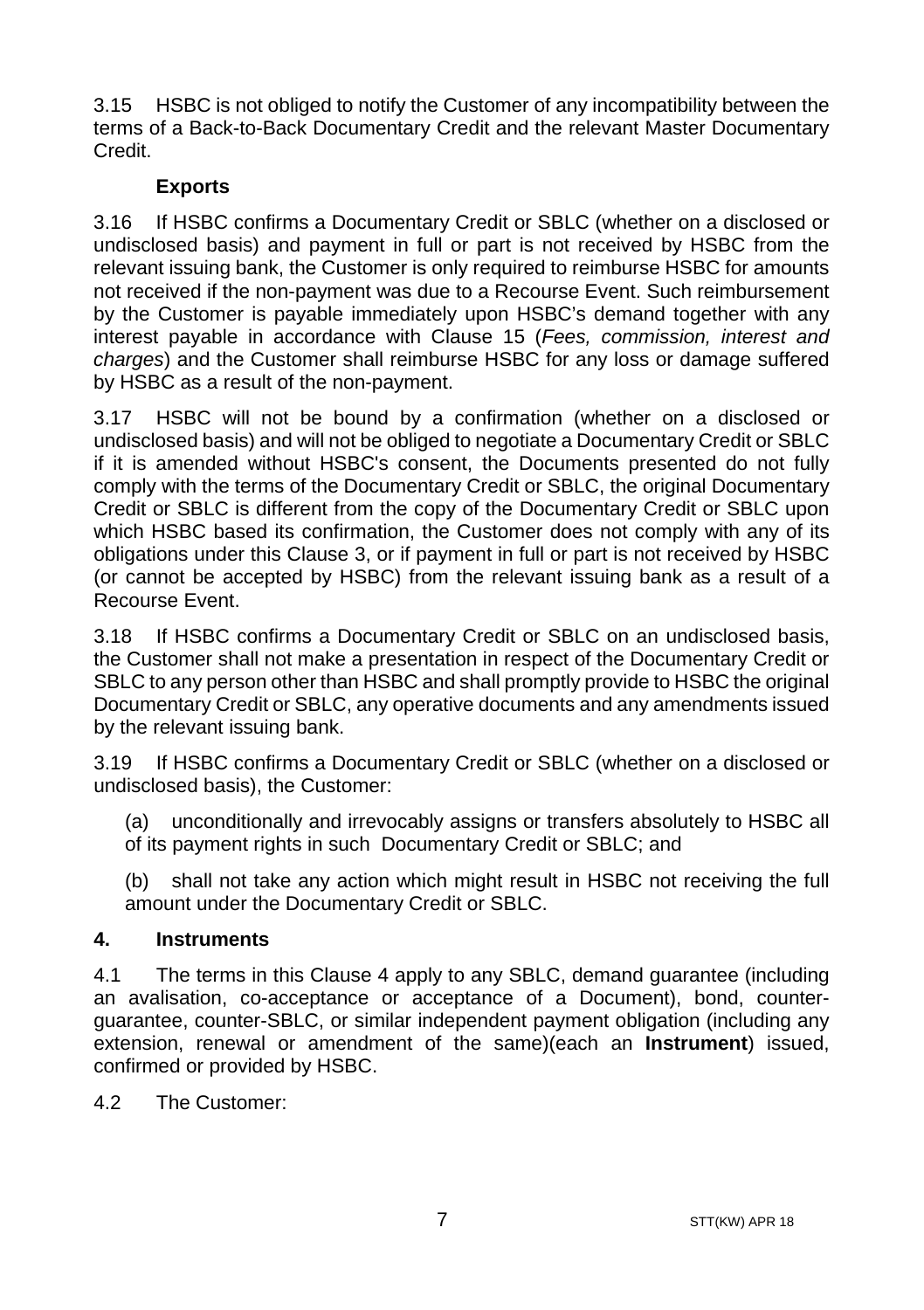(a) undertakes to examine the customer copy of each Instrument issued or entered into by HSBC in order to check its consistency with the relevant Application; and

(b) agrees to give immediate notice to HSBC of any objection to its contents.

4.3 HSBC is authorised to accept, pay or honour any Claim made under any Instrument which appears on its face to comply with its terms, without reference to or further authority from the Customer or any other party, and without enquiring whether any such Claim on HSBC has been properly made, notwithstanding that the validity of any such Claim, or the amount of it, may be in dispute. The Customer accepts any such Claim as conclusive evidence that HSBC was liable to pay or comply with it, and any payment made, or any steps taken by HSBC in good faith under or in connection with it, shall be binding upon the Customer.

4.4 The presentation of any documents under an Instrument shall be deemed to be in compliance with the terms of the Instrument if HSBC determines that they appear on their face to be in order and, taken as a whole, conform with the requirements of the Instrument. The Customer waives all claims against HSBC for any delay that may result in examining such Documents or any failure to identify any discrepancies that may exist.

4.5 Notwithstanding any contrary instruction from the Customer, HSBC is entitled to reject any Claim which HSBC determines does not comply with the terms of the relevant Instrument. HSBC is not obliged to notify the Customer or to seek the Customer's waiver of any discrepancy before refusing the Claim. Where HSBC does seek a waiver in respect of any discrepancy, the taking of such action does not oblige HSBC to seek a waiver of discrepancy at any other time.

4.6 If HSBC notifies the Customer of a discrepancy with respect to a Claim and the Customer requests HSBC and/or its correspondent bank or its agent to:

- (a) effect payment under the Instrument, notwithstanding the discrepancy; or
- (b) countersign or issue any guarantee or indemnity covering the discrepancy,

the Customer confirms that its reimbursement obligations and the indemnity set out in Clause [9](#page-13-1) (*[Reimbursement and indemnity](#page-13-1)*) shall apply to such Claim and/or any such guarantee or indemnity.

4.7 HSBC may at any time amend or insert additional terms and conditions into an Instrument as HSBC may consider appropriate, provided that any such amendment or additional terms and conditions shall not increase the Customer Liabilities in relation to such Instrument. HSBC may, subject to the beneficiary's consent, cancel the whole or any unused balance of an Instrument.

4.8 Notwithstanding any instruction in an Application, HSBC may restrict the availability of any SBLC, or any advising or confirming, to its own offices or to any correspondent bank or agent of its choice and, in such case, HSBC may refuse to honour, or make payment for, any Document drawn or purporting to be drawn on any office, bank or third party other than such office, correspondent bank or agent.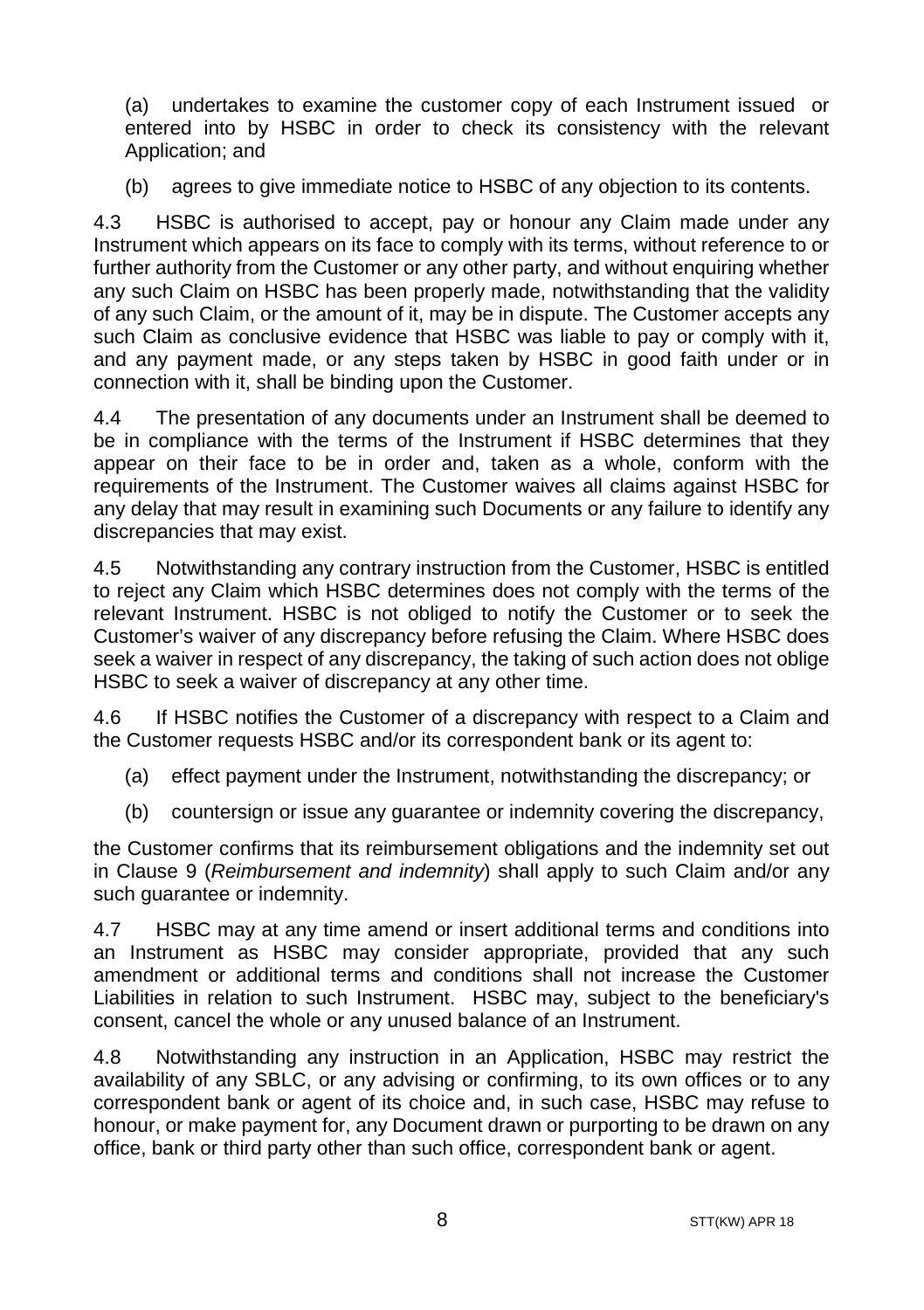4.9 If the terms of an SBLC (whether expressly or impliedly) permits payment to be effected to the beneficiary prior to receipt of the Documents required to be delivered under such SBLC, the Customer shall, on the maturity date of such SBLC or such earlier date as may be demanded by HSBC, pay to HSBC the full amount of the Claim (whether or not the Documents subsequently delivered are compliant with the terms of the SBLC) together with interest accruing on such Claim for the period from and including the date of HSBC's payment to and including the maturity date, such interest payable in accordance with Clause [15](#page-17-2) (*[Fees, commission, interest and](#page-17-2)  [charges](#page-17-2)*).

4.10 Notwithstanding the foregoing, if the Customer has requested HSBC to issue or arrange for the issuance of an Instrument by a correspondent bank for which a counter-guarantee or counter-SBLC must be issued by HSBC, HSBC may include such terms in the counter-guarantee or counter-SBLC that HSBC considers are required to support the issuance of such Instrument. Without limitation, the validity period and Claim period (if applicable) of the counter-guarantee or counter-SBLC shall be longer than the validity period and Claim period (if applicable) of the Instrument and other terms may be added to reflect the laws under which the Instrument is governed.

4.11 If any Instrument contemplates renewal or extension and the Customer does not advise HSBC at least 5 Business Days prior to the time required for HSBC to provide notice of cancellation as required by the Instrument, HSBC may renew or extend for an additional year or such other term as HSBC may so select. HSBC shall however be under no obligation to issue, extend or renew any Instrument and may at any time:

(a) cancel or revoke any Instrument without prior notice to the Customer if such Instrument or the beneficiary of such Instrument permits cancellation or revocation; or

**(b)** pay any Instrument without prior notice to the Customer if the Instrument or any relevant law requires payment if such Instrument is cancelled, not extended or not renewed.

4.12 Any cancellation, payment or revocation by HSBC of any Instrument at any time shall be without prejudice to the rights and obligations of HSBC and the Customer under these Terms.

4.13 Unless an Instrument expressly provides that the original Instrument must be presented to HSBC to support a Claim, HSBC may pay and/or comply with any Claim, whether or not the original of the Instrument is presented to HSBC.

4.14 Notwithstanding that the Customer may claim that an Instrument has been reduced, cancelled or terminated, HSBC may determine that, due to the governing law of the Instrument, it is has not been reduced, cancelled or terminated, or HSBC may determine that it is necessary to obtain or require the relevant beneficiary's confirmation of the reduction, release or discharge of HSBC's and/or any correspondent bank's liabilities under such Instrument. Subject to such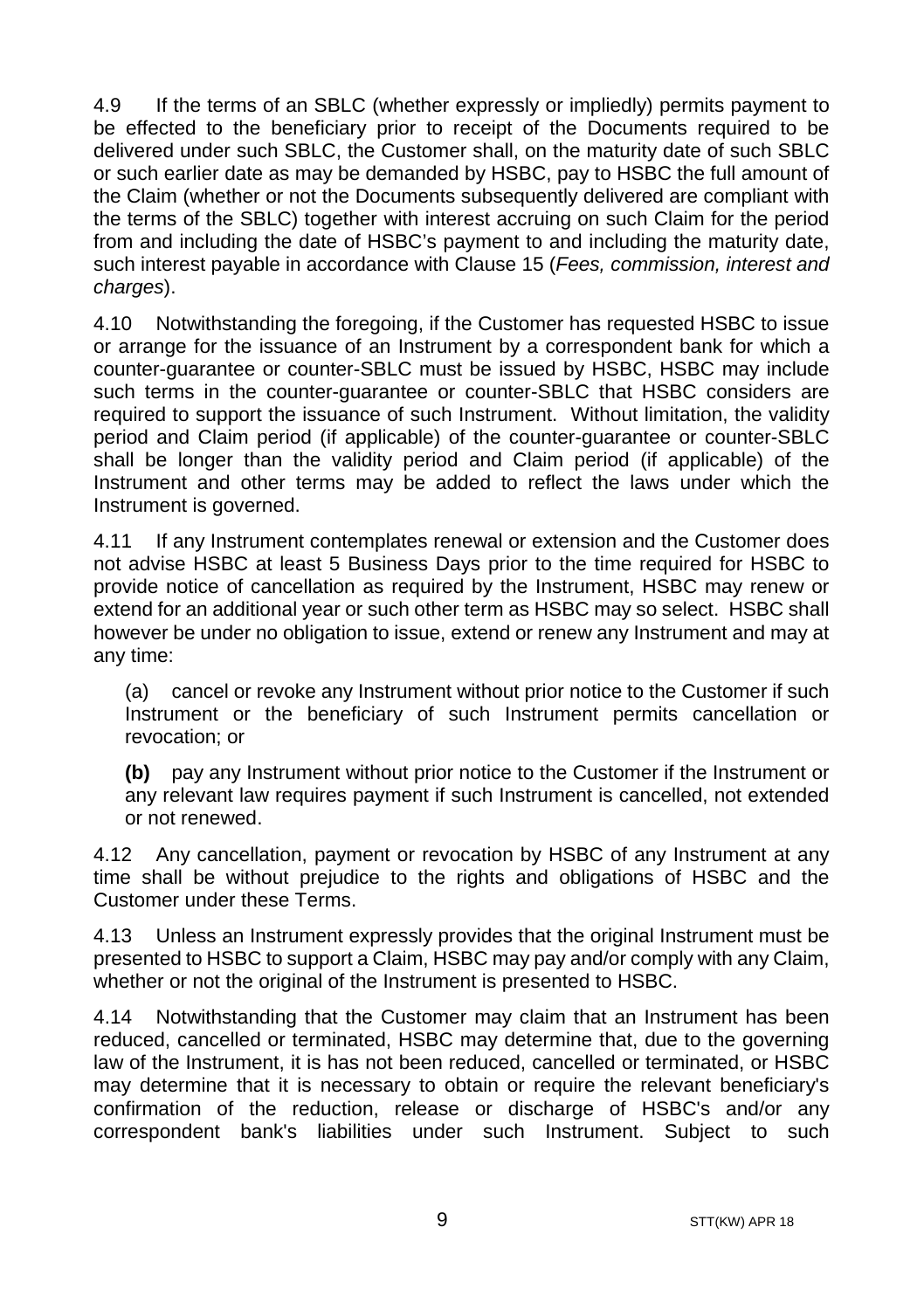determination, or until such confirmation is received by HSBC, such Instrument shall not be treated or deemed as reduced, cancelled or terminated.

# <span id="page-9-0"></span>**5. Collections**

5.1 The terms in this Clause [5](#page-9-0) apply to any Collection transaction.

5.2 If HSBC is requested by the Customer to handle a Collection as the remitting bank, HSBC shall be under no obligation to make any payment to the Customer in respect of the Collection until HSBC has received full payment from the collecting or presenting bank.

5.3 HSBC is not obliged to check the Documents before sending them to the collecting or presenting bank.

5.4 HSBC is not obliged to check the Documents that it receives from a remitting bank.

## <span id="page-9-1"></span>**6. Finance**

6.1 The terms in this Clause [6](#page-9-1) apply where HSBC Finances any Document or Documentary Credit.

6.2 If HSBC Finances a Document or Documentary Credit, upon HSBC providing such Finance, the Customer:

(a) will endorse the relevant Document in favour of HSBC (if not already endorsed in favour of HSBC as a condition to such Finance) and deliver the original endorsed Document to HSBC;

(b) unconditionally and irrevocably assigns or transfers absolutely to HSBC all of its rights, title and interest in such Document; and/or

(c) unconditionally and irrevocably assigns or transfers absolutely to HSBC all of its payment rights in such Documentary Credit.

6.3 If HSBC has Financed a Document or Documentary Credit and payment in full or part is not received by HSBC for any reason (or cannot, for any reason whatsoever, be accepted by HSBC) from the relevant issuing bank, confirming bank, collecting bank, presenting bank, drawee or obligor (as applicable), then unless otherwise agreed in writing by HSBC:

- (a) such Trade Service is provided with full recourse against the Customer; and
- (b) the Customer is required to reimburse HSBC for amounts not received.

Such reimbursement is payable immediately upon HSBC's demand together with any interest payable in accordance with Clause [15](#page-17-2) (*[Fees, commission, interest and](#page-17-2)  [charges](#page-17-2)*) and the Customer shall reimburse HSBC for any loss or damage suffered by HSBC as a result of the non-payment.

6.4 If HSBC has agreed to Finance a Document or Documentary Credit on a nonrecourse basis and payment in full or part is not received by HSBC (or cannot be accepted by HSBC) from the relevant issuing bank, confirming bank, collecting bank,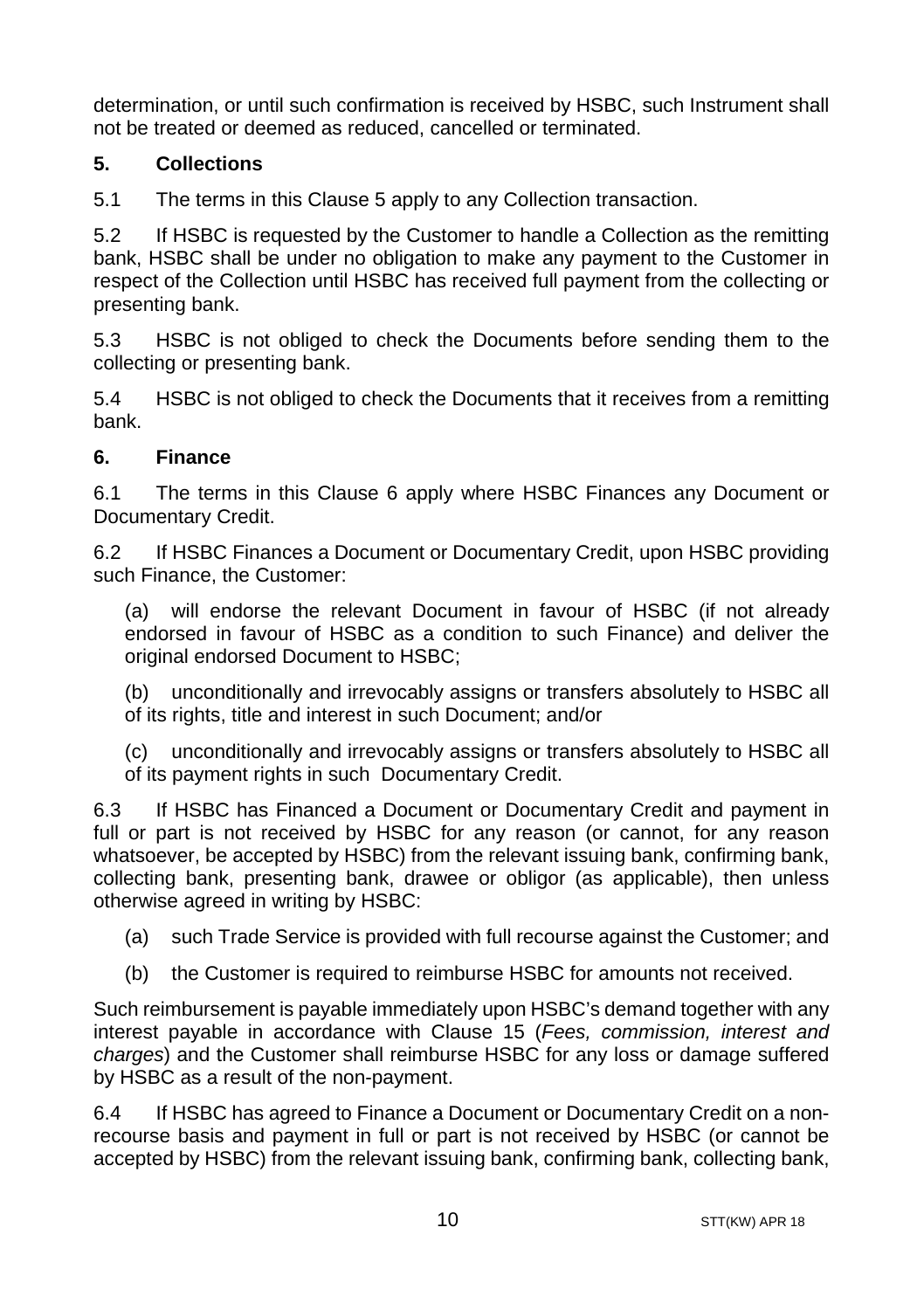presenting bank, drawee or obligor (as applicable), the Customer is only required to reimburse HSBC for amounts not received if the non-payment was due to a Recourse Event. Such reimbursement is payable immediately upon HSBC's demand together with any interest payable in accordance with Clause [15](#page-17-2) (*[Fees, commission, interest](#page-17-2)  [and charges](#page-17-2)*) and the Customer shall reimburse HSBC for any loss or damage suffered by HSBC as a result of the non-payment.

6.5 Where HSBC has Financed a Document or Documentary Credit, HSBC may at its discretion:

(a) take conditional acceptances and/or acceptances for honour and/or to extend the due date for payment in relation to any such Document or Documentary Credit;

(b) accept payment from any drawee or acceptor before maturity under rebate or discount;

(c) accept part payment before maturity and deliver a proportionate part of the Goods to any drawee or acceptor of such Document or Documentary Credit or the consignee of the related Goods;

(d) at the request of any drawee, delay presentation of such Document or Documentary Credit for payment or acceptance without affecting the liability of the Customer to HSBC in respect of such Document or Documentary Credit;

(e) give an indemnity against any loss arising from any discrepancies in order to obtain acceptance or payment of a Document and the Customer confirms that its reimbursement obligations and the indemnity set out in Clause [9](#page-13-1) (*[Reimbursement and indemnity](#page-13-1)*) shall apply to any such indemnity; and

(f) institute proceedings and take steps for the recovery from the acceptors or endorsers of any such Document or Documentary Credit of any amount due in respect of such Document or Documentary Credit, despite HSBC having debited the account of the Customer with the amount of such Document or Documentary Credit.

#### <span id="page-10-0"></span>**7. Trade Finance Loans**

#### **General**

7.1 The terms in this Clause [7](#page-10-0) apply to any Trade Finance Loans which HSBC may provide to the Customer from time to time.

7.2 Subject to the terms of any applicable Facility Agreement which may apply, any Trade Finance Loan which HSBC provides to the Customer shall be on an uncommitted basis and HSBC may terminate or cancel such Trade Finance Loan at any time without providing reasons to the Customer.

7.3 Interest shall accrue on the Trade Finance Loan and shall be payable in accordance with Claus[e 15](#page-17-2) (*[Fees, commission, interest and charges](#page-17-2)*).

7.4 If a Trade Finance Loan is due for repayment on a day when the Customer is entitled to make a drawing under another Trade Finance Loan, HSBC may require: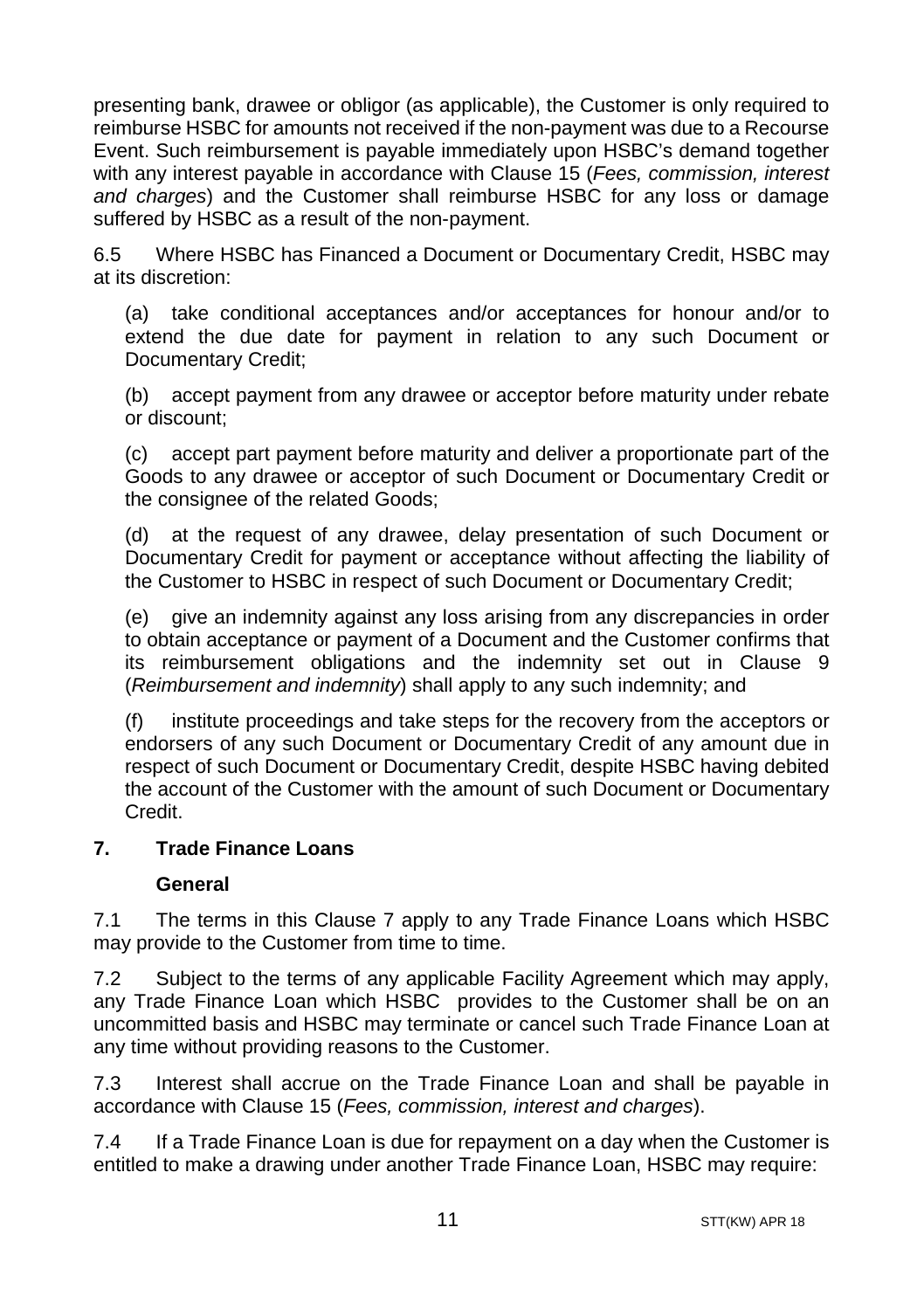(a) the amount of the Trade Finance Loan to be repaid to be deducted from the amount of the drawing to be made; and

(b) only the difference in amounts (if any) to be paid to the Customer.

<span id="page-11-0"></span>7.5 The Customer shall repay each Trade Finance Loan together with accrued interest and any outstanding fees, commissions, charges and expenses incurred by HSBC on demand unless HSBC agrees otherwise in writing. In any event the Customer shall repay the Trade Finance Loan no later than:

(a) the relevant maturity date of the Trade Finance Loan;

(b) if the Trade Finance Loan is for financing goods or services, the date on which the Customer receives the proceeds of sale of those goods or services; and/or

(c) if a Trade Finance Loan is for the financing of a debt owed to the Customer, the date on which the Customer receives payment of the debt (in full or part),

and where there are insufficient proceeds to pay the relevant Trade Finance Loan (together with all other Customer Liabilities then outstanding) in full, the Customer shall pay to HSBC an amount equal to any shortfall on demand of HSBC.

7.6 Without prejudice to the Customer's repayment obligations under Clause [7.5,](#page-11-0)  the Customer shall upon the request of HSBC procure that all monies which are payable to the Customer under or in connection with any relevant Trade Transaction are paid directly to an account at HSBC for discharge of the relevant Trade Finance Loan (and other Customer Liabilities then outstanding).

#### **Packing Loans**

7.7 At or before the time when the Customer submits an Application for a Packing Loan, the Customer shall lodge with HSBC the original Documentary Credit (including all amendments (if any)) referred to in the Application (the **Relevant Documentary Credit**).

7.8 The proceeds of a Packing Loan shall be used solely for the purpose of purchasing, producing, processing, manufacturing, storing, insuring and/or preparing for sale or shipment of the Goods referred to in the Relevant Documentary Credit.

7.9 In respect of any Packing Loan, the Customer shall:

(a) present Documents to HSBC in strict compliance with the terms and conditions of the Relevant Documentary Credit before the expiry of the time limit(s) prescribed in the Relevant Documentary Credit;

(b) not accept any amendment or cancellation of the Relevant Documentary Credit without HSBC's prior written consent;

(c) promptly notify HSBC if the value of the relevant Goods or the proceeds under the Relevant Documentary Credit at any time falls below the amount of the Packing Loan; and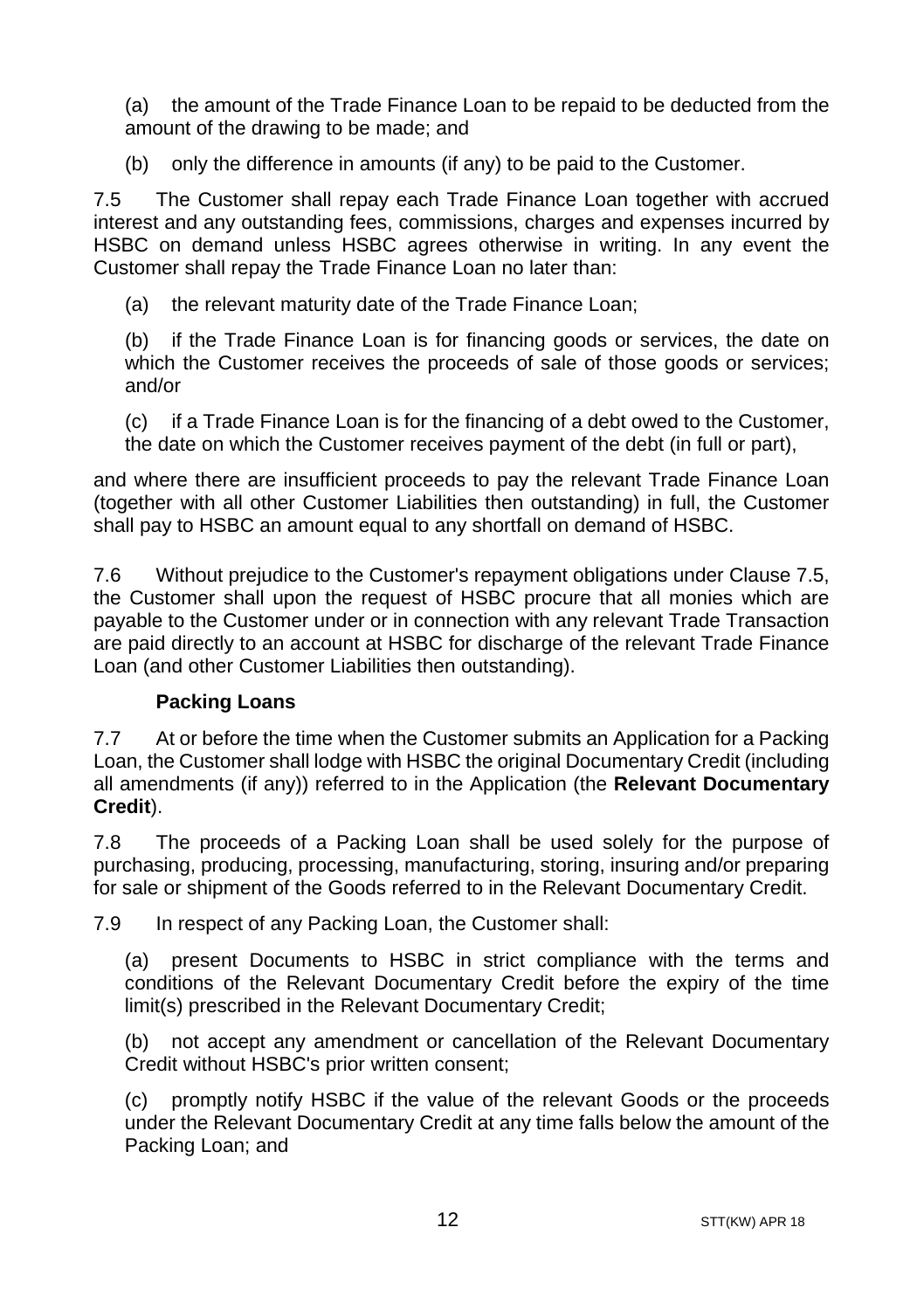(d) promptly notify HSBC if the relevant Goods are not shipped in accordance with the Relevant Documentary Credit.

7.10 If, in respect of any Relevant Documentary Credit, HSBC agrees to:

- (a) negotiate the presented Documents;
- (b) prepay any deferred payment undertaking;
- (c) purchase an accepted draft; or
- (d) present the Documents to the issuing bank for payment or approval,

HSBC is authorised to apply the proceeds of the Relevant Documentary Credit to repay the relevant Packing Loan and accrued interest (together with all other Customer Liabilities then outstanding) upon receipt.

#### **Manufacturers' Advances**

7.11 Upon submission of an Application for a Manufacturers' Advance, the Customer shall provide HSBC with a copy of the confirmed purchase order, pro-forma invoice or other supporting document referred to in such Application.

7.12 The proceeds of the Manufacturers' Advance shall be used solely for the purpose of purchasing, producing, processing, manufacturing, storing, insuring and/or preparing for sale or shipment the Goods referred to in the confirmed purchase order, pro-forma invoice or other supporting document.

7.13 The Customer shall:

(a) promptly following shipment of the relevant Goods, provide HSBC with the invoice and other documents evidencing that the relevant Goods have been supplied to the relevant buyer in accordance with the terms and conditions of the relevant sales contract;

(b) not accept any amendment or cancellation of the confirmed purchase order, pro-forma invoice or other supporting document or the invoice or other documents evidencing shipment without HSBC's prior written consent;

(c) promptly notify HSBC if the value of the relevant Goods or the proceeds under the confirmed purchase order, pro-forma invoice or other supporting document or the invoice or other documents evidencing shipment at any time falls below the amount of the Manufacturers' Advance; and

(d) promptly notify HSBC if the relevant Goods are not shipped in accordance with the confirmed purchase order or pro-forma invoice.

#### <span id="page-12-0"></span>**8. Applications for Release of Goods, Shipping Guarantees and Letters of Indemnity**

8.1 The terms in this Clause [8](#page-12-0) apply to any Application for the release of Goods, shipping guarantee or letter of indemnity.

8.2 If the Customer requests HSBC to sign or countersign any letter of indemnity or shipping guarantee or (as the case may be) sign, endorse or release any air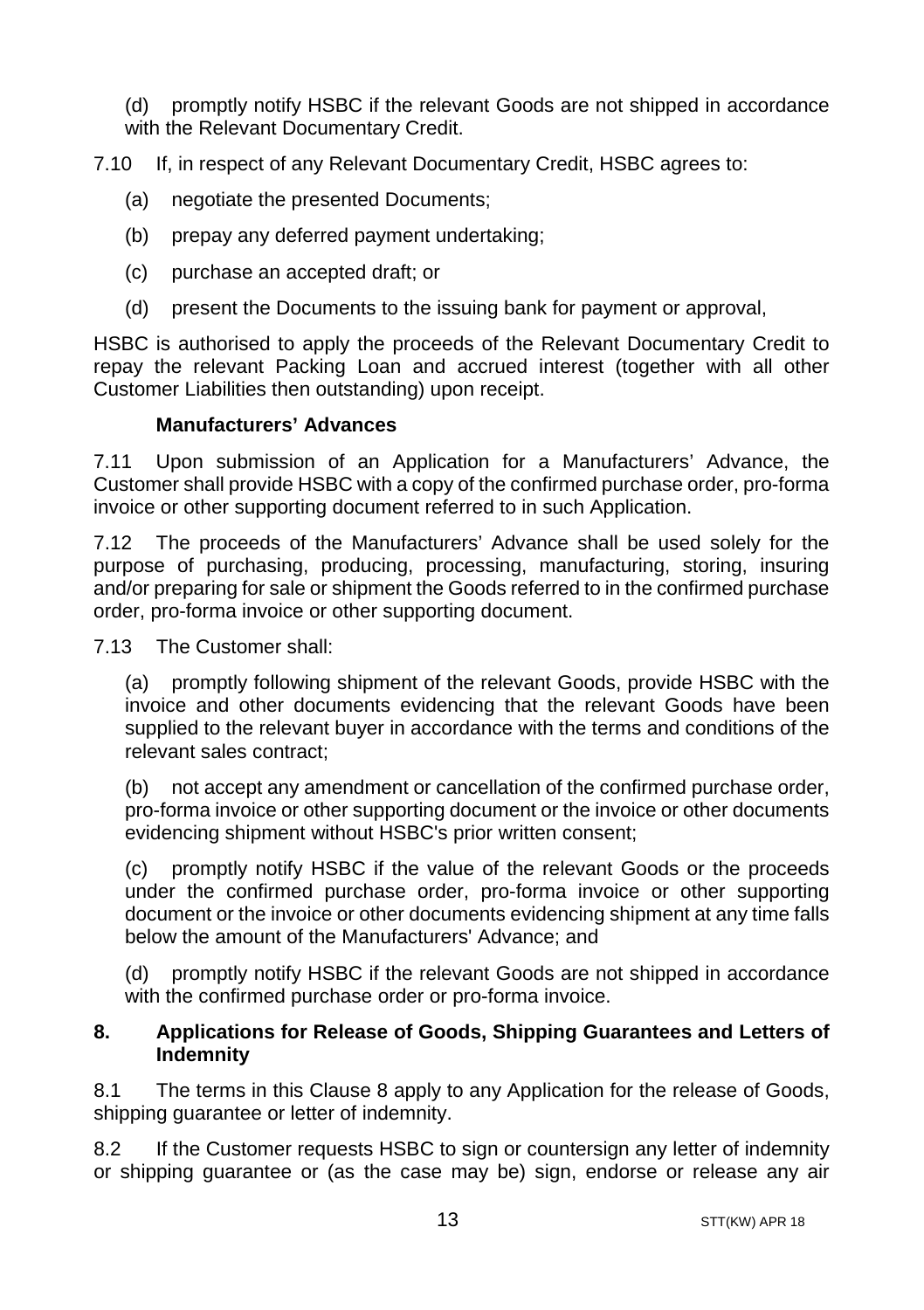waybill, bill of lading, parcel post receipt or delivery order (collectively, the **Transport Documents**) to facilitate the release of Goods:

**(a)** HSBC is authorised (but not obliged):

(i) to honour any Claim (including the acceptance of any Document presented) made under any Documentary Credit, Collection or Document relating to any released Goods and to pay the invoiced amount of the Goods or the value of the Goods (whichever is higher) without examining any of the presented Documents and whether or not aware of any discrepancies; and

(ii) to utilise any Transport Documents in HSBC's possession for the redemption of any letter of indemnity or shipping guarantee; and

**(b)** the Customer shall promptly accept any Document presented for the payment of the relevant Goods (whether discrepant or not) and shall indemnify HSBC and each other Indemnified Party in accordance with Clause [9.2](#page-13-2) (*[Reimbursement and indemnity](#page-13-1)*).

8.3 Goods and/or Documents are released to the Customer for the purpose of taking delivery of and selling the Goods.

8.4 HSBC may compromise, settle, pay or resist any Claim arising from or in connection with the issuance of any letter of indemnity or shipping guarantee or HSBC signing, endorsing or releasing any Transport Document in such manner as HSBC determines appropriate, without releasing the Customer's obligation and liability to reimburse and indemnify HSBC hereunder.

8.5 The Customer shall redeem and deliver each letter of indemnity or shipping guarantee (if any) to HSBC for cancellation immediately upon receipt of the relevant original Transport Documents.

8.6 The Customer agrees that its Customer Liabilities in respect of a letter of indemnity or shipping guarantee shall continue and shall not be reduced until such letter of indemnity or shipping guarantee has been returned to HSBC and HSBC has been released from all its liabilities under such letter of indemnity or shipping guarantee.

# **SECTION 2 – REIMBURSEMENT, INDEMNITY AND OTHER RIGHTS**

# <span id="page-13-1"></span><span id="page-13-0"></span>**9. Reimbursement and indemnity**

9.1 The Customer shall upon demand reimburse to HSBC all sums paid (in whatever manner) by HSBC in respect of any Trade Service and shall upon demand pay to HSBC all sums owing at any time by the Customer to HSBC including any principal, interest, commissions, fees, Increased Costs, taxes, customs duties and charges in respect of such Trade Services and any costs and expenses incurred by HSBC in connection with providing such Trade Services.

<span id="page-13-2"></span>9.2 The Customer shall indemnify HSBC, each HSBC Group member, and their officers, employees and delegates (each, an **Indemnified Party**) on demand against all direct, indirect and consequential liabilities and losses, payments, damages,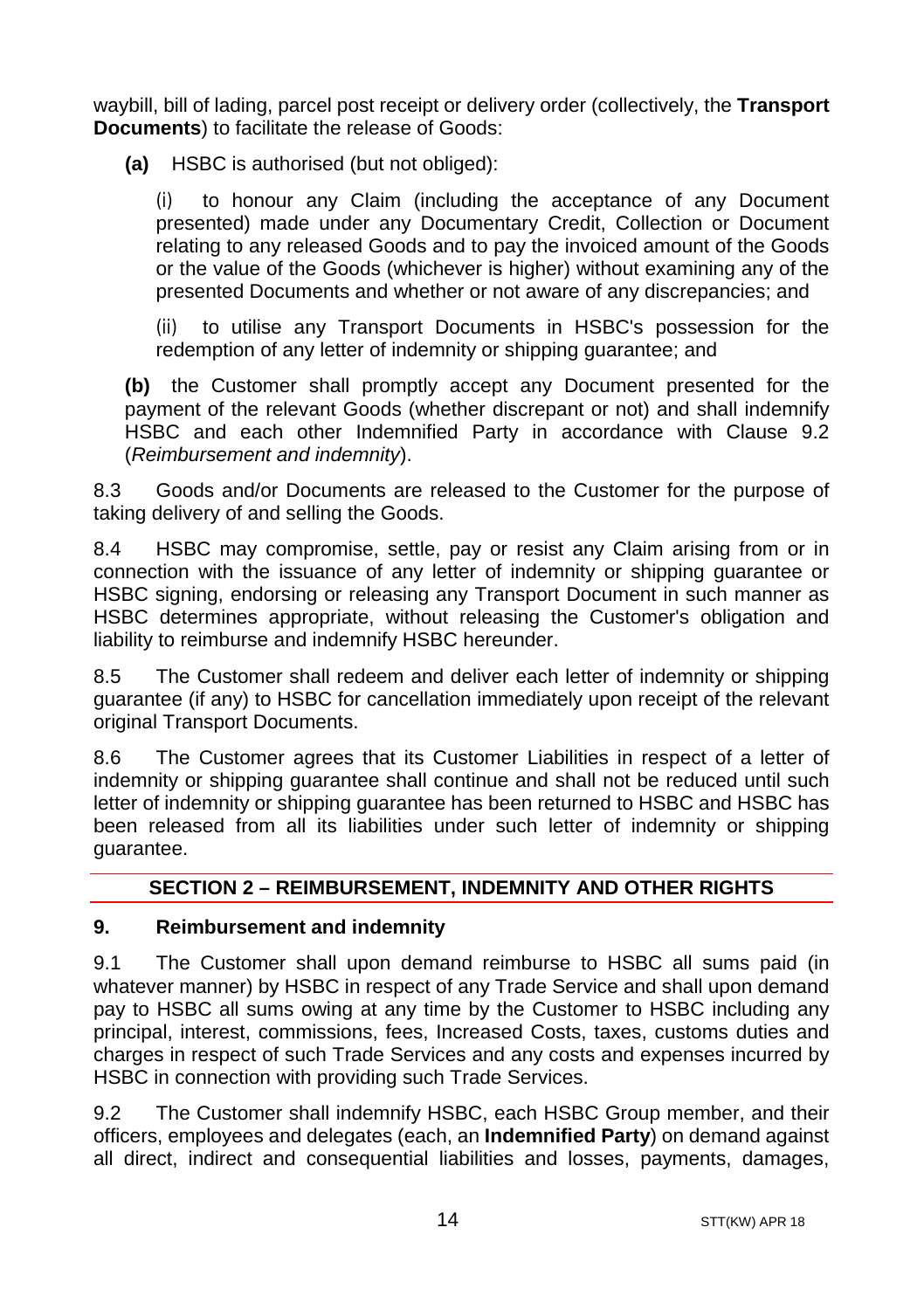demands, claims, expenses and costs (including legal fees and fees, claims, demands and liabilities from a beneficiary or any other third party on a full indemnity basis), proceedings, actions and other consequences (collectively, the **Losses**) which any Indemnified Party may suffer, sustain or incur under or in connection with any Trade Service (except where any such Loss is caused by the Indemnified Party's fraud, gross negligence or wilful misconduct). The Customer shall on demand pay to the Indemnified Party the full amount of the Losses.

9.3 The Customer shall, upon request by any Indemnified Party, forthwith appear and defend at the Customer's own cost and expense any action which may be brought against such Indemnified Party in connection with any Trade Service and to provide such assistance as such Indemnified Party may reasonably require.

9.4 HSBC may, at any time, debit from any account which the Customer holds with any HSBC Group member, or deduct from any proceeds held or received by HSBC which are due to the Customer, any Customer Liabilities outstanding at that time.

9.5 The indemnities contained in these Terms shall not be in any way be discharged or diminished, nor shall the liability of the Customer be affected by reason of HSBC or any person from time to time, varying, realising or releasing any of the same, or granting any time, indulgence or concession or compounding with any person, or concurring in accepting or varying any compromise, arrangement or settlement, or omitting to claim or enforce payment, or determining, varying, reducing or extending the terms of any Trade Service, or by anything done or omitted which, but for this provision, might operate to discharge or otherwise exonerate the Customer.

# <span id="page-14-0"></span>**10. Cash Collateral**

10.1 The Customer shall upon demand pay to such account as HSBC may direct cash cover in an amount sufficient to cover the Customer Liabilities or such lesser amount if agreed by HSBC (**Cash Collateral**).

10.2 If required by HSBC, the Customer will grant to HSBC, in form and substance satisfactory to HSBC, a security interest which is customary in the Governing Jurisdiction in respect of the account and such Cash Collateral and the Customer shall undertake any filing, registration, recording or enrolment of such security interest for it to be perfected and enforceable against the Customer and shall pay any related fees.

10.3 HSBC may apply any Cash Collateral towards the satisfaction of any Customer Liabilities at any time.

# 10.4 Unless HSBC otherwise agrees:

**(a)** Cash Collateral shall not be repayable or refundable (in whole or in part);

**(b)** Cash Collateral shall not constitute a debt owed by HSBC to the Customer or any other person until and unless HSBC is satisfied that all the Customer Liabilities have been unconditionally and irrevocably paid and discharged in full; and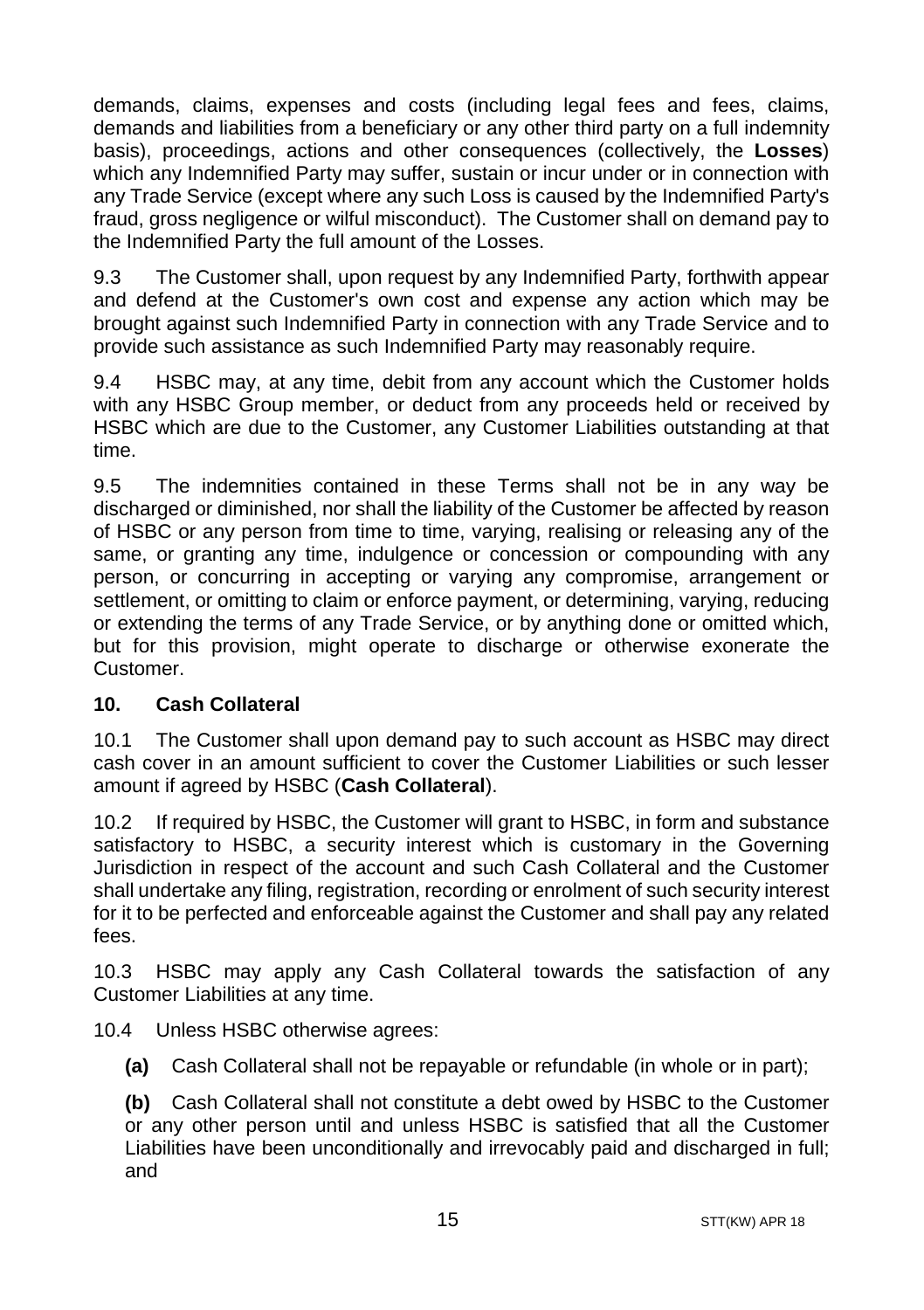**(c)** no interest shall accrue on Cash Collateral.

10.5 The Customer shall not create or permit to subsist any mortgage, charge, pledge, lien or other security interest or encumbrance over the Cash Collateral, or any account in which such Cash Collateral is held (except for any security in favour of HSBC) or assign, transfer or otherwise deal with the same.

# <span id="page-15-0"></span>**11. Pledge**

11.1 The Customer will pay to HSBC on demand all Customer Liabilities.

11.2 The Customer hereby, to the extent permissible, pledges to HSBC as a continuing security for the Customer Liabilities all Documents and Goods which are at any time in actual or constructive possession or control of HSBC or held on trust for, or to the order of, HSBC whether for custody, collection, security, the making of a Claim or any other reason and whether or not in the ordinary course of banking business and whether in the Governing Jurisdiction or elsewhere.

11.3 To the extent required by HSBC, the Customer shall do all acts (including entering into such further documents) to create, evidence and give the full effect of a pledge over the Documents and Goods as security for the Customer Liabilities.

11.4 If, in the Governing Jurisdiction a pledge (or its equivalent) is required to be registered, filed or otherwise publicly recorded for it to be enforceable, upon request of HSBC the Customer shall take all reasonable action to so register, file and/or record such pledge (including making payment of any related fees).

11.5 Any restriction on the right of consolidating securities shall not apply to the pledge under this Claus[e 11.](#page-15-0)

11.6 The risk in any Documents and Goods pledged shall remain with the Customer and neither HSBC nor any other HSBC Group member shall be responsible for any loss or damage or depreciation in value of any Documents or Goods held by HSBC as security.

11.7 If:

- **(a)** the Customer fails to pay any Customer Liabilities when due or demanded;
- **(b)** the Customer does not comply with any other provision of these Terms;

**(c)** any representation made by the Customer under these Terms is or proves to have been incorrect when made or deemed to have been made;

(d) the Customer is unable or admits inability to pay its debts as they fall due or the Customer is or is deemed to be insolvent or bankrupt under the laws of its jurisdiction of establishment and/or incorporation (as applicable); or

(e) the Customer enters into or becomes subject to a reorganisation, a composition or other arrangement with one or more creditors, a winding-up, or any other form of bankruptcy or insolvency process or proceeding,

HSBC may enforce its pledge and may, without demand, notice, legal process or any other action with respect to the Customer or any other person, realise, sell, negotiate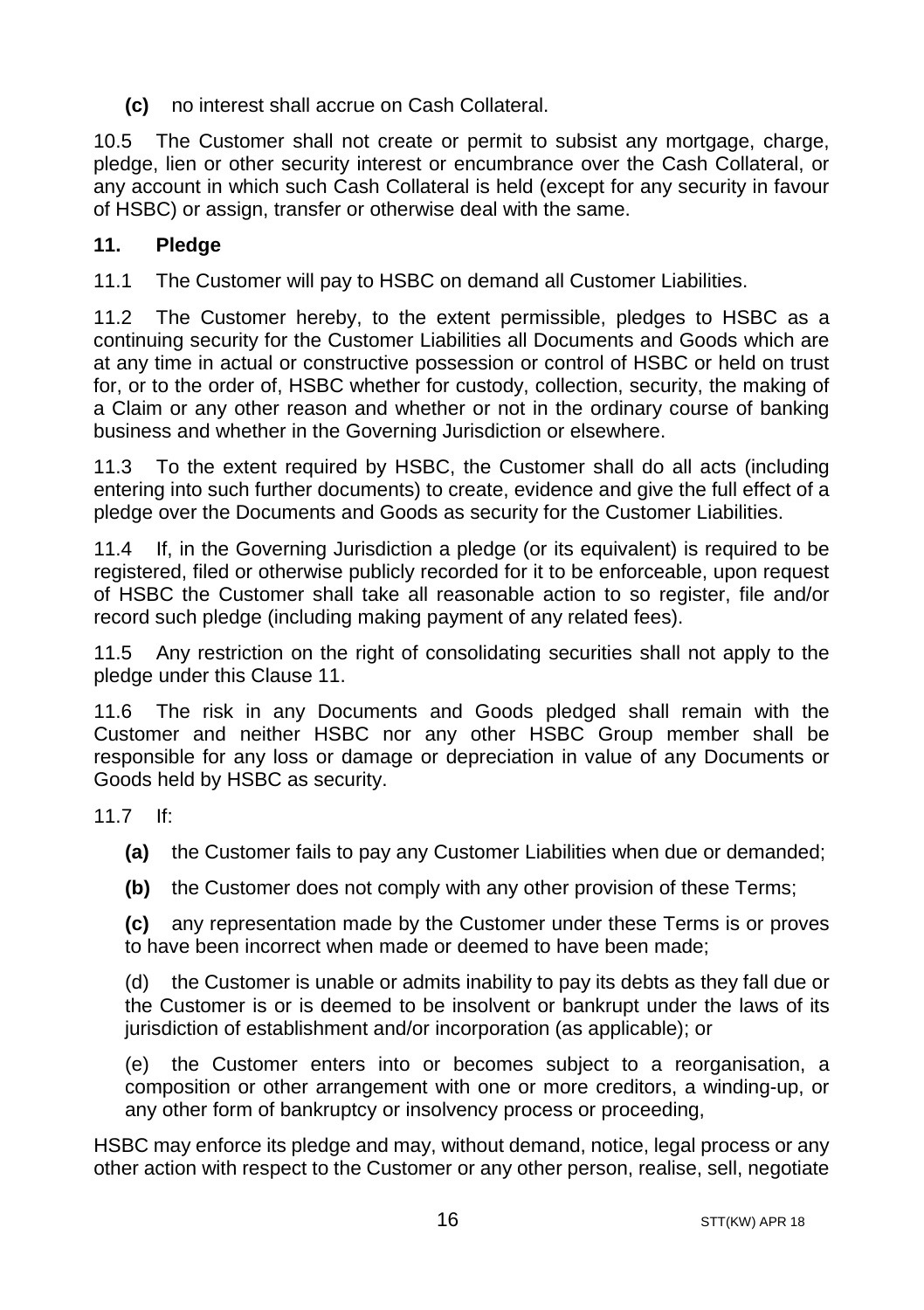or otherwise dispose of all or some of the Documents and the Goods at any time and in any way which it deems expedient free from any restrictions and claims and HSBC shall not be liable for any loss arising out of such realisation, sale, negotiation or disposal.

11.8 All monies received, recovered or otherwise realised by HSBC following the enforcement of the pledge may be credited to a separate interest-bearing suspense account for so long as HSBC determines in order to preserve HSBC's rights towards discharge of the whole of the Customer Liabilities.

# <span id="page-16-0"></span>**12. Trust receipts**

12.1 Whilst any Customer Liabilities remain outstanding in respect of any Trade Service provided in relation to any Documents or Goods, if any such Documents or Goods are held by or released to the Customer or to its order, the Customer:

(a) will hold such Documents and Goods (and the proceeds of sale and/or any insurance) on trust for HSBC (or, if a trust is not recognised and enforceable, hold to the order of HSBC) exclusively for the purpose agreed between HSBC and the Customer from time to time in respect of the Trade Service being provided;

(b) will keep such sale and/or insurance proceeds, and store such Goods, separate from any other property of the Customer and capable of being identified;

(c) confirms that such Documents and Goods will continue to be subject to the pledge in Clause [11](#page-15-0) (*[Pledge](#page-15-0)*) but at the risk of the Customer;

(d) will, at the request of HSBC, execute and deliver to HSBC trust receipts in form and substance satisfactory to HSBC together with any other documentation HSBC may require;

(e) will comply promptly and fully with any instructions or request which HSBC may give to the Customer in relation to such Documents and Goods;

(f) will, upon receipt, promptly pay to HSBC the proceeds of sale and/or insurance of the Goods; and

(g) acknowledges that HSBC may at any time take possession and dispose of the Goods, Documents and/or sale and/or insurance proceeds of the Goods.

# <span id="page-16-1"></span>**13. Set-off**

13.1 HSBC may, at any time and without notice, combine or consolidate all the accounts of the Customer held with HSBC and/or set-off any Customer Liabilities against any obligation owed by HSBC to the Customer (including in respect of any Cash Collateral, or proceeds received or held by HSBC), regardless of the place of payment, booking branch or currency of either obligation.

13.2 To effect any set-off HSBC may convert to a currency any amount which is in a different currency at the relevant Exchange Rate.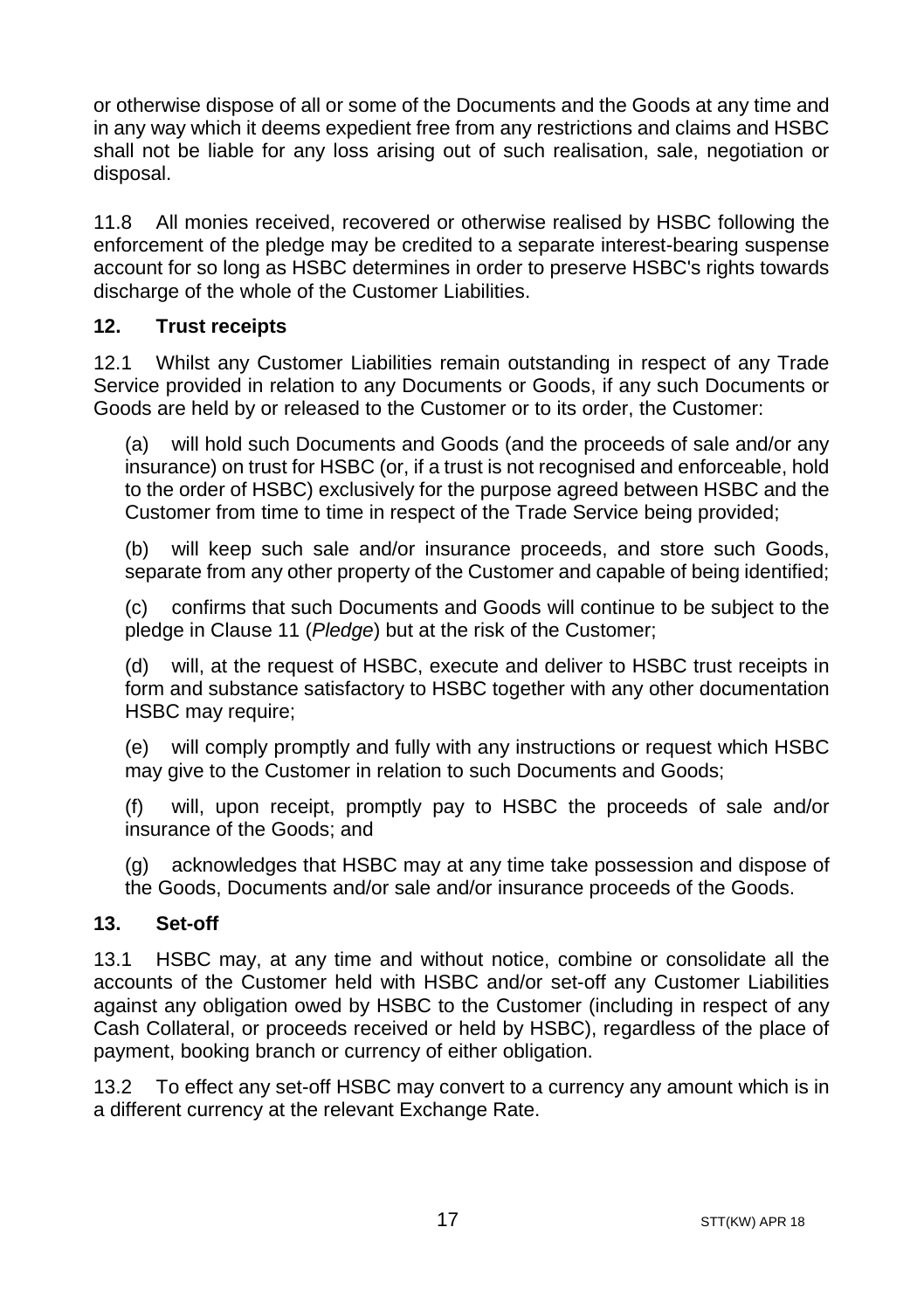13.3 If any Customer Liabilities are unliquidated or unascertained, HSBC may apply or set off an amount estimated by it in good faith to be the amount of that liability.

# <span id="page-17-0"></span>**14. Supplementary rights**

14.1 HSBC's rights under these Terms are to be in addition to and are not to be in any way prejudiced or affected by any one or more other indemnities, guarantees, securities or other obligations which HSBC may now or subsequently hold whether from the Customer or any other person.

14.2 HSBC may enforce its rights under these Terms or in respect of any other indemnities, guarantees, securities or other obligations which HSBC may now or subsequently hold whether from the Customer or any other person in any order it chooses and the Customer waives any rights it may have which provide otherwise.

# **SECTION 3 – FEES AND PAYMENTS**

#### <span id="page-17-2"></span><span id="page-17-1"></span>**15. Fees, commission, interest and charges**

15.1 Unless otherwise agreed in writing with the Customer:

(a) fees and other charges (other than interest and commission) shall be payable by the Customer to HSBC in respect of each Trade Service at the rates, in the amounts, and at the times agreed in the relevant Application, Facility Agreement or Tariff Book or as otherwise in accordance with HSBC's standard practices;

(b) interest shall be payable by the Customer to HSBC upon demand in respect of any Trade Finance Loan or Finance, shall accrue on the amount of such Trade Finance Loan or Finance for the period from and including the date HSBC provides such Trade Finance Loan or Finance to and excluding the date such Trade Finance Loan or Finance is repaid or settled in full, and shall be calculated by reference to the rates agreed in the relevant Application, Facility Agreement or Tariff Book or as otherwise in accordance with HSBC's standard practices;

(c) interest shall be payable by the Customer to HSBC upon demand in respect of any Claim paid by HSBC, shall accrue on the amount of the Claim for the period from and including the date HSBC pays such Claim to and excluding the date the Customer Liabilities resulting from such Claim are reimbursed in full, and shall be calculated by reference to the rates agreed in the relevant Application, Facility Agreement or Tariff Book or as otherwise in accordance with HSBC's standard practices; and

(d) commission shall be payable by the Customer to HSBC upon demand in respect of any Documentary Credit or Instrument and shall be calculated by reference to the face value of such Documentary Credit or Instrument and the rates agreed in the relevant Application, Facility Agreement or Tariff Book or as otherwise in accordance with HSBC's standard practices.

15.2 Any fee, interest or commission accruing in respect of a Trade Service will accrue from day to day and is calculated on the basis of the actual number of days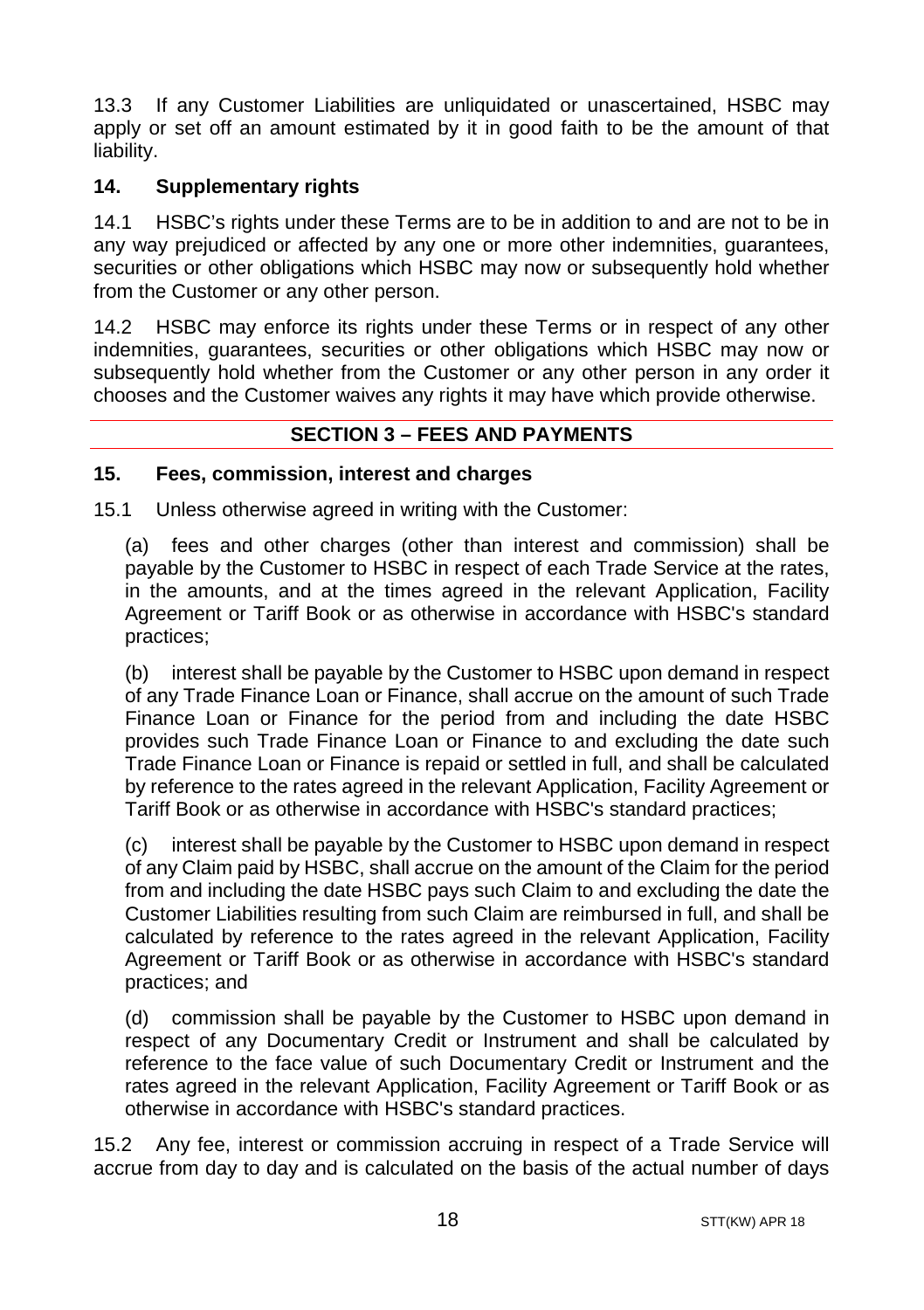elapsed and a year of 365 days or, in any case where the market practice in the relevant Governing Jurisdiction differs, in accordance with that market practice.

15.3 Any fee, commission, interest or charge payable by the Customer to HSBC is non-refundable.

15.4 If the Customer fails to pay any amount payable by it under these Terms on its due date, default interest shall accrue on the overdue amount from the due date up to the date of actual payment (both before and after judgment) at the rate agreed in the relevant Application, Facility Agreement or Tariff Book or as otherwise in accordance with HSBC's standard practices.

## <span id="page-18-0"></span>**16. Payments**

16.1 Payments by the Customer shall be made to HSBC in immediately available, freely transferable, cleared funds and as specified by HSBC without any set-off, counterclaim, withholding or conditions of any kind unless compelled by law.

16.2 All amounts paid or payable to HSBC in respect of any Trade Service are expressed on a Tax-exclusive basis. The Customer must pay any relevant Tax (as necessary) on any amount that the Customer is required to pay HSBC.

16.3 If any deduction or withholding is required by law (including on account of any Tax), the Customer must:

**(a)** increase the sum payable so that, after making the minimum deduction or withholding required, HSBC will receive and be entitled to retain a net sum at least equal to the sum that HSBC would have received had that deduction or withholding not been made; and

**(b)** within 30 days of such payment, forward to HSBC the confirmation in writing from the relevant tax authority evidencing receipt by the relevant tax authority of that deduction or withholding.

16.4 A payment by the Customer to HSBC shall be made in the currency of the relevant Customer Liability and the Customer waives any right it may have in any jurisdiction to pay such payment in another currency. HSBC may convert any payment received from the Customer in another currency into the currency in which such payment was payable and the Customer shall indemnify HSBC for any cost, loss or liability arising out of or as a result of the conversion.

16.5 If any payment due from the Customer, or any order, judgment or award given or made in relation to any payment due from the Customer, has to be converted into another currency for the purpose of making or filing a claim or proof against the Customer or any other person, or obtaining or enforcing an order, judgment or award, the Customer shall indemnify HSBC against any cost, loss or liability arising out of or as a result of the conversion.

16.6 Any notice from, or determination by, HSBC of a rate or amount under these Terms, a Trade Service or any document referred to in these Terms shall (unless it contains an obvious error) be conclusive evidence of that rate or amount. In any legal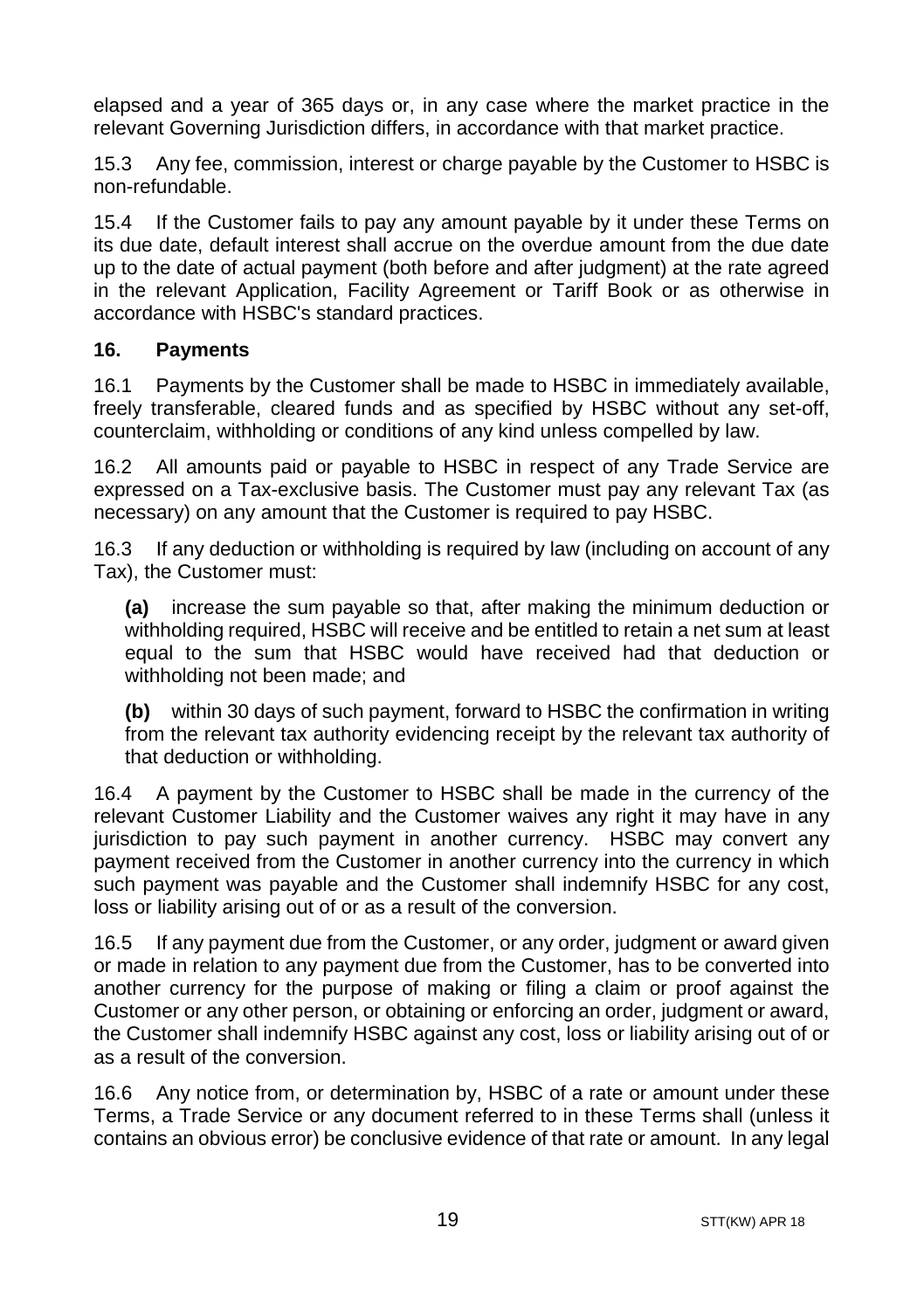proceedings connected with these Terms and/or a Trade Service, the account entries of HSBC are prima facie evidence of the matters to which they relate.

16.7 Any moneys paid to HSBC in respect of the Customer Liabilities may be applied in or towards satisfaction of the same or credited to a separate suspense account for so long as HSBC determines in order to preserve HSBC's rights towards discharge of the whole of the Customer Liabilities.

16.8 Moneys received by HSBC shall be applied by it (unless otherwise mandatorily required by law):

(a) first, in discharging all costs, fees and expenses (including legal fees) owing by the Customer to HSBC;

(b) second, in or towards the discharge of any interest or other amounts (not being principal) owing to HSBC; and

(c) thirdly in or towards the discharge of any principal owing by the Customer to HSBC.

16.9 If any moneys paid to HSBC in respect of the Customer Liabilities are required to be repaid by virtue of any law relating to insolvency, bankruptcy or liquidation or for any other reason, HSBC may enforce these Terms and the relevant Trade Service as if such moneys had not been paid.

16.10 Any sums that would fall due on a day other than a Business Day will be due on the next Business Day. In such event, interest and commission calculations will be adjusted accordingly.

# <span id="page-19-0"></span>**SECTION 4 – REPRESENTATIONS, UNDERTAKINGS AND SANCTIONS**

#### <span id="page-19-1"></span>**17. Representations and warranties**

17.1 In addition to other representations and warranties made by the Customer to HSBC, the Customer represents and warrants to HSBC that:

(a) it is duly established and/or incorporated under the laws of its jurisdiction of establishment and/or incorporation (as applicable), is validly existing and has full power to carry on its business as now being conducted, to own its assets and to enter into and perform its obligations under these Terms, and shall promptly notify HSBC of any change to its constitution or existence;

(b) the obligations expressed to be assumed by it in these Terms and in each Trade Transaction which it may enter into from time to time are legal, valid, binding and enforceable obligations;

(c) all authorisations, consents, approvals, resolutions, licences, exemptions, filings, notarisations or registrations required or desirable to enable it lawfully to enter into, exercise its rights and comply with its obligations under these Terms and each Trade Transaction have been obtained or effected and are in full force and effect;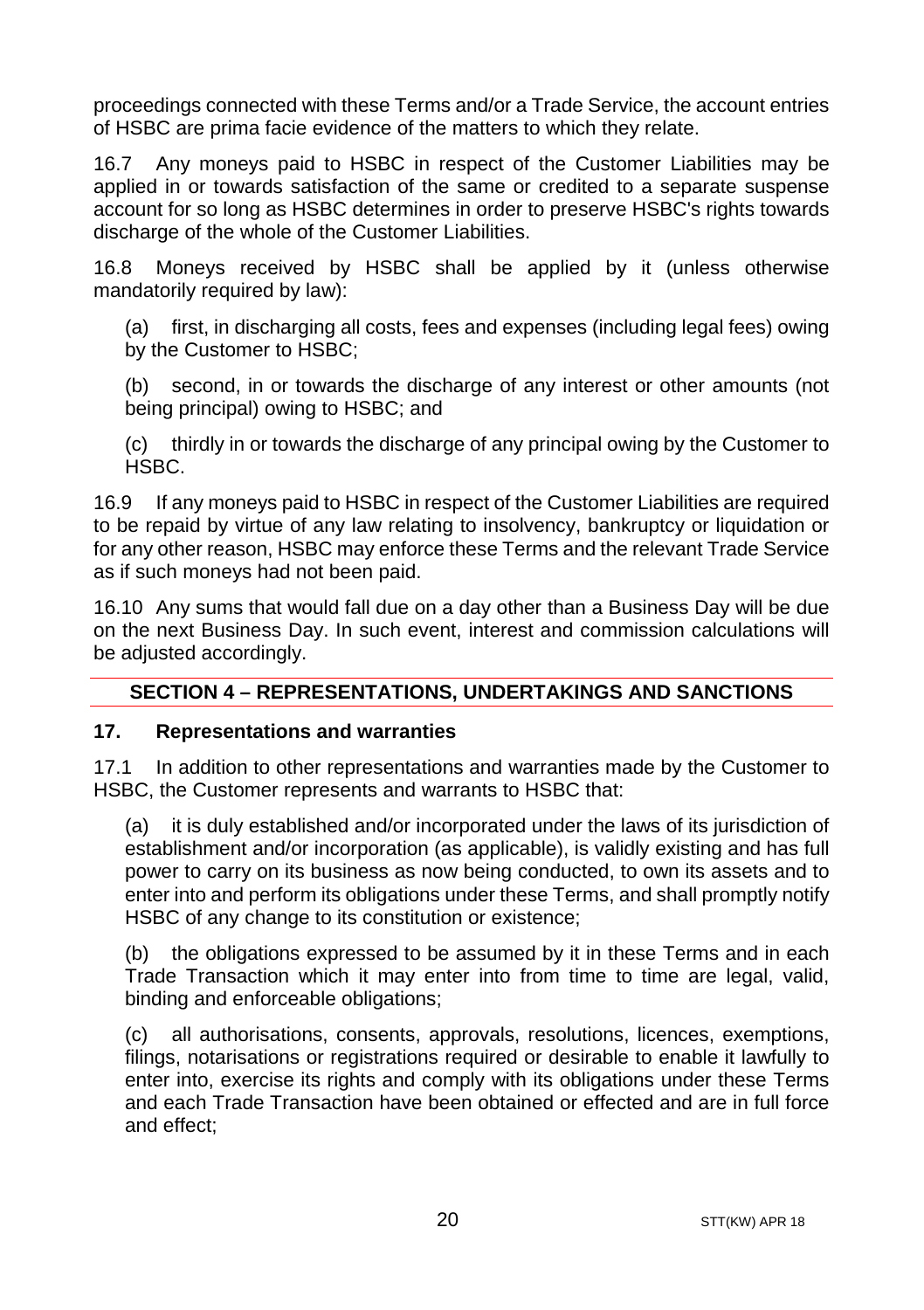(d) these Terms and each Trade Transaction which it may from time to time enter into do not and will not conflict with its constitutional documents or any agreement or instrument binding upon it or any of its assets or constitute a default or termination event (however described) under any such agreement or instrument;

(e) each Trade Service requested by or for the Customer relates to a genuine Trade Transaction as described in the documents pertaining to such Trade Transaction and all documents and information (including in any Application) provided by the Customer to HSBC in relation to each Trade Service or these Terms is/are complete, accurate, genuine and valid;

(f) it has not taken any corporate action, or any other steps and no legal proceedings have been commenced for its liquidation, judicial management, receivership, or any similar or analogous proceedings or for the appointment of a receiver and manager, judicial manager, liquidator or similar officer of it or of all or any material part of its assets or revenues; and

(g) any Documents, Goods or proceeds of sale in which HSBC has or is purported to have an interest are free from any security interest(s) and encumbrance(s) (other than in favour of HSBC) and the Customer is the sole and beneficial owner of any such Documents, Goods or proceeds of sale.

17.2 All representations and warranties in these Terms are deemed to be made on each day (a) an Application is made and is being processed, (b) any Trade Service is outstanding and (c) any Customer Liabilities remain outstanding.

17.3 The Customer acknowledges that HSBC will rely on any representations and warranties made by the Customer including when HSBC assesses whether or not to provide a Trade Service to the Customer.

17.4 The Customer shall promptly notify HSBC on becoming aware of any representation or warranty becoming untrue, or the Customer being unable to make any representation or warranty when repeated.

#### <span id="page-20-0"></span>**18. Undertakings**

#### **General Undertakings**

18.1 The Customer shall at the request of HSBC:

(a) provide HSBC with such information concerning a Trade Transaction (including copies of sale contracts, purchase order and invoices), Documents and Goods and any proposed sale of Goods as HSBC may require;

(b) provide HSBC with such information regarding the financial condition, assets and operations of the Customer and its affiliates as HSBC may reasonably require;

(c) provide HSBC with any information required by HSBC to satisfy its "*know your customer*" or similar identification procedures;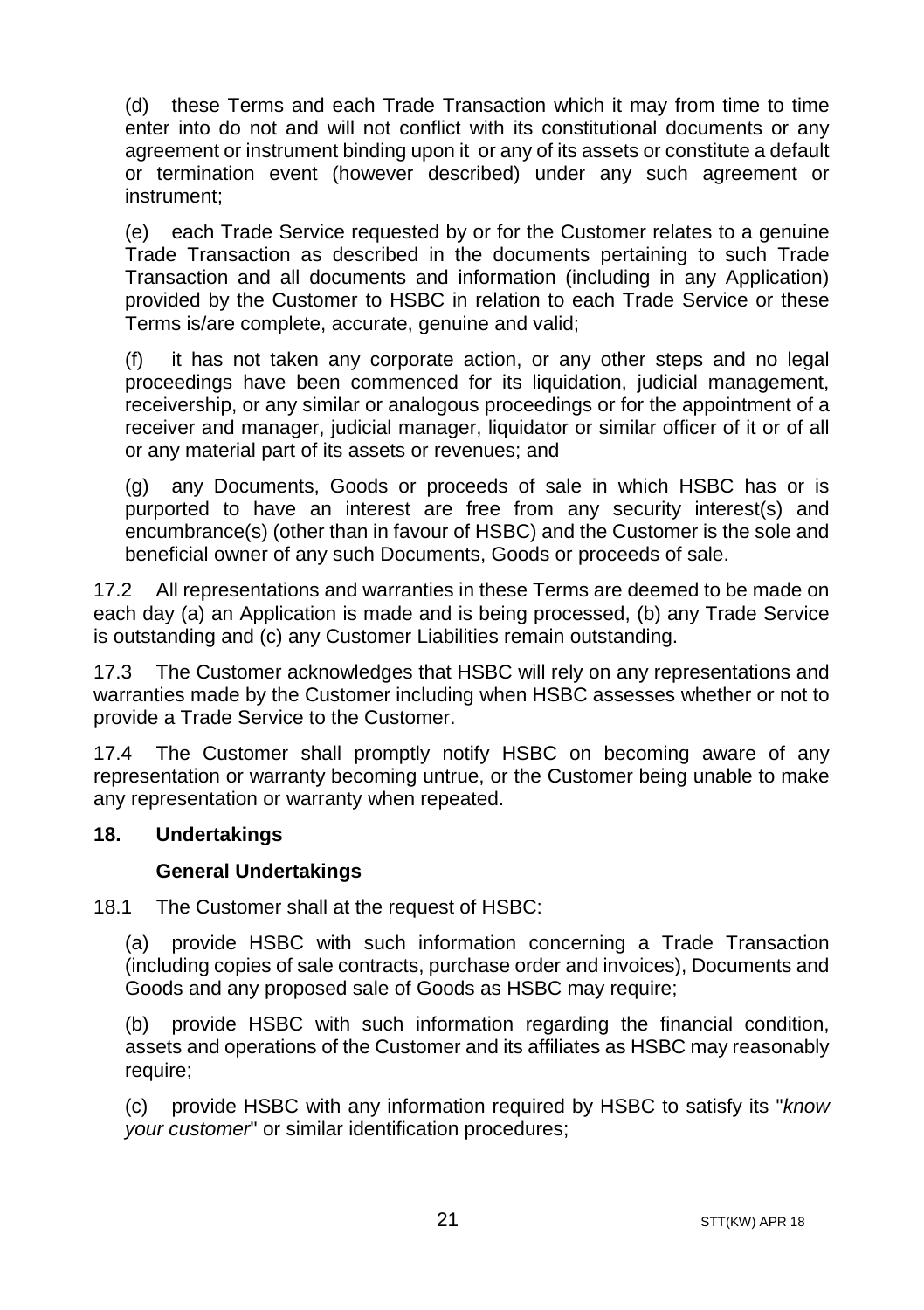(d) keep HSBC informed of the whereabouts of the Goods and of any change in the condition, quality or quantity of the Goods;

(e) co-operate fully with HSBC and render to HSBC all assistance it requires in the collection and enforcement of any payments under or in connection with any Trade Service whether by legal proceedings or otherwise; and

(f) promptly do all such acts or execute all such documents at its own cost as HSBC may specify:

(i) for the purpose of the creation, perfection, protection or maintenance of any interest conferred or intended to be conferred on HSBC by, pursuant to or in connection with these Terms (including in respect of any Cash Collateral, Documents, Goods or sale proceeds);

(ii) for the exercise of any rights, powers and remedies of HSBC provided by, pursuant to or in connection with these Terms or by law; and

(iii) to facilitate the realisation by HSBC of any Documents or Goods in which HSBC is, or is intended to be, interested.

## **Trade Service Undertakings**

18.2 The Customer shall, to the extent applicable to a Trade Service and/or where HSBC has or is purported to have an interest in the relevant Documentary Credit, Documents, Goods or proceeds of sale referred to:

(a) ensure that the Documentary Credit, Documents, Goods or proceeds of sale (as applicable) are free from any mortgage, charge, pledge, lien or other security interest, encumbrance or claim except for any trust, pledge or other form of security in favour of HSBC or which has been expressly permitted by HSBC;

(b) insure the Goods for such value against such insurable risks in such manner as HSBC may require and shall submit to HSBC within ten days of the date of any Application for a Trade Service relating to the Goods evidence of such insurance;

(c) if so requested by HSBC, arrange for HSBC's interest in the Goods to be endorsed on the relevant insurance policy and direct the insurer to pay to HSBC all insurance proceeds in respect of such Goods;

(d) pay to HSBC all insurance proceeds received by it in respect of Goods and, pending payment, will hold such proceeds on trust for HSBC (or, if a trust is not recognised and enforceable, hold to the order of HSBC);

(e) endorse all Documents in favour of HSBC, deposit all Documents with HSBC or to its order and note in its records the interest of HSBC in all Documents and the Goods;

(f) pay all freight, warehouse, dock, transit and other charges, rent and all other costs of and in connection with the Documents and/or Goods;

(g) not permit the Goods to be processed or altered without the prior written consent of HSBC;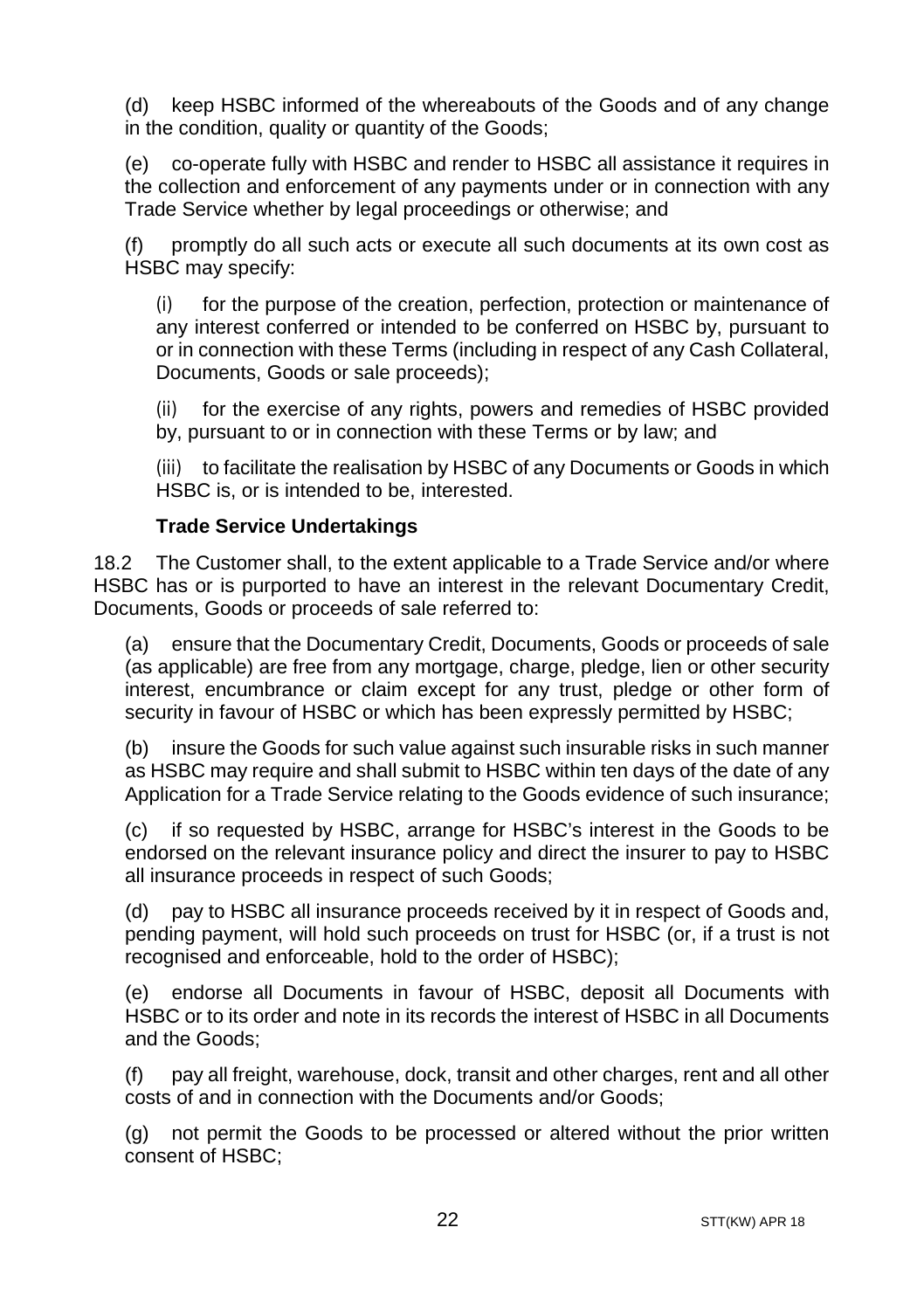(h) not take any action, which might prejudice the value of the Goods or the effectiveness of any pledge or trust under these Terms;

(i) inform HSBC of any event of which it becomes aware that may adversely affect the liability of a buyer to complete the purchase of the Goods or any change or deterioration in the state or quality or otherwise of the Goods;

(j) permit HSBC (or any delegate) access to any premises at which the Goods are stored or located for the purpose of inspecting, taking possession of, or otherwise protecting its interest in the Goods;

(k) not attempt to factor, transfer, sell, dispose of or otherwise deal with the Documents, Goods or proceeds of sale (as applicable), Documentary Credit (or any confirmation (whether given on a disclosed or undisclosed basis)), except as agreed between HSBC and the Customer from time to time in respect of the Trade Service(s) being provided:

(l) not present the Documents to any other bank, financial institution or similar type of financing entity or obtain any form of financing and/or borrowing in respect of the same Trade Transaction;

(m) not agree to any amendment to the Documentary Credit, SBLC or Document without the prior written consent of HSBC; and

(n) procure the prompt release of HSBC from any guarantee, indemnity or other commitment that HSBC may have provided in respect of the Documents or the Goods,

and HSBC (or any delegate) is authorised to take such steps and to make any payments, on behalf and at the cost of the Customer, to ship, collect, land, store, insure or inspect the Goods and/or to demand and collect any proceeds of sale.

# <span id="page-22-0"></span>**19. Compliance with laws and sanctions**

19.1 The Customer represents and warrants that:

(a) neither the Customer nor any of its subsidiaries, directors, officers, employees, agents, or affiliates is an individual or entity that is, or is owned or controlled by any individual or entity that is:

(i) the subject of any sanctions issued, administered or enforced by the US Department of the Treasury's Office of Foreign Assets Control, the US Department of State, the United Nations Security Council, the European Union, Her Majesty's Treasury, the Hong Kong Monetary Authority or any other sanction issuing or enforcement body that may be applicable to HSBC, the Customer, a Trade Service or a Trade Transaction (the **Sanctions**); or

(ii) located, organised or resident in a country or territory that is, or whose government is, the subject of Sanctions;

(b) any required import or export licenses applicable to each Trade Transaction have been obtained; and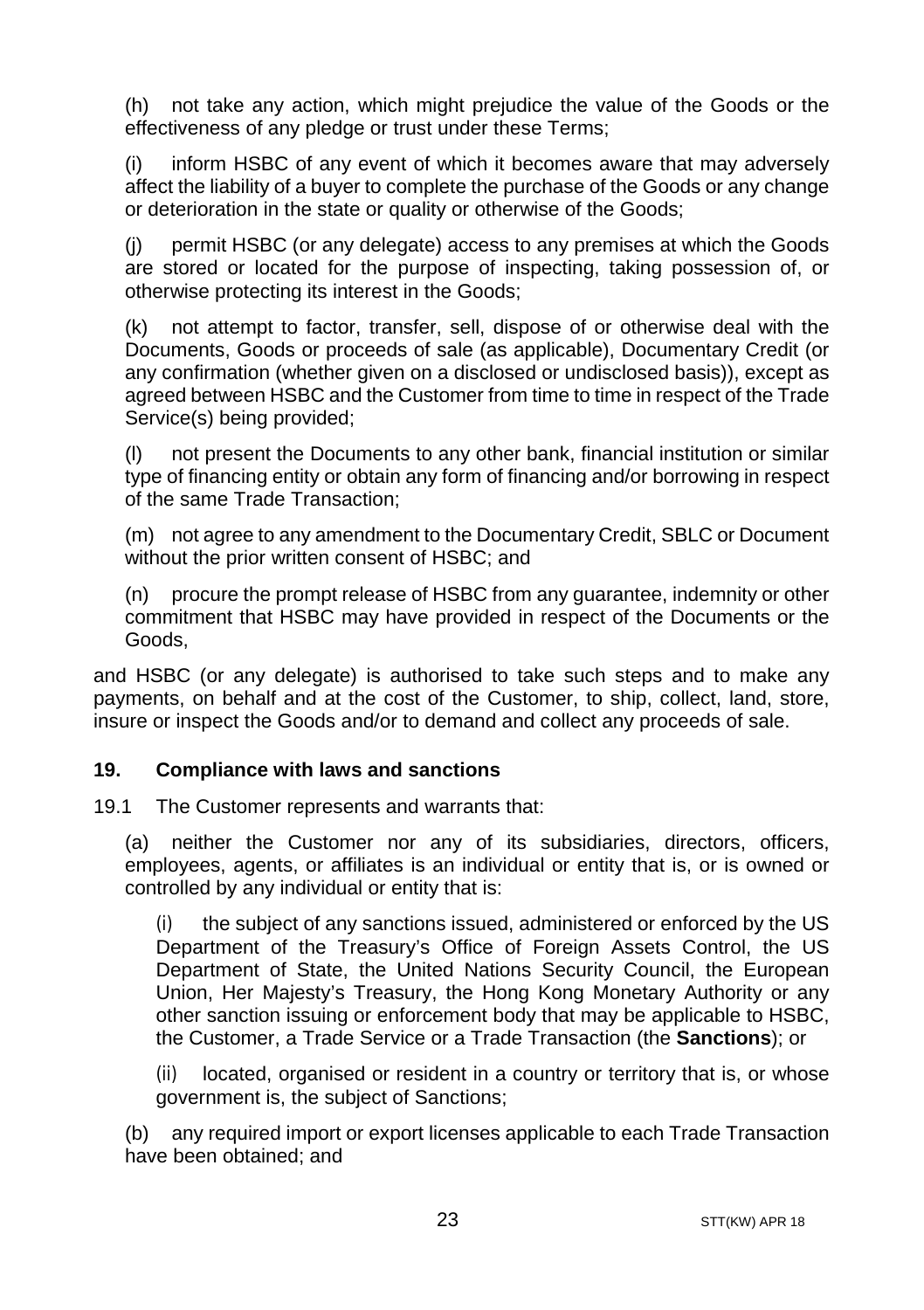(c) the Customer is compliant in all material respects with foreign and domestic laws and regulations pertaining to each jurisdiction in which it operates and to each Trade Transaction and the subject matter of such Trade Transaction including, if applicable, the shipment and financing of the goods described in such Trade Transaction or the associated documents.

19.2 The Customer acknowledges and agrees that:

(a) HSBC Group and its service providers are required to act in accordance with the laws and regulations of various jurisdictions, including those which relate to Sanctions and the prevention of money laundering, terrorist financing, bribery, corruption and tax evasion;

(b) at any time, HSBC may require the Customer to immediately provide to HSBC information related to any Trade Transaction, including the underlying contract or other documentation;

(c) HSBC may take, and may instruct other HSBC Group members to take, to the extent it is legally permitted to do so under the laws of its jurisdiction, any action (a **Compliance Action**) which it considers appropriate to act in accordance with Sanctions or domestic and foreign laws and regulations. Such Compliance Action may include:

(i) the interception and investigation of any payment, communication or instruction;

(ii) the making of further enquiries as to whether a person or entity is subject to any Sanctions; and/or

- (iii) the refusal to:
	- (A) issue, renew, extend, transfer or assign a Trade Service;
	- (B) make payment of any Claim; or
	- (C) process a Trade Service or instruction that does not conform with Sanctions or domestic and foreign laws or regulations; and

(d) neither HSBC nor any HSBC Group member will be liable for any loss, damage, delay, or a failure of HSBC to perform its duties under these Terms or a Trade Service:

(i) arising out of or relating to any Compliance Action taken by HSBC, its service providers, or any HSBC Group member; and/or

(ii) being prevented from paying any Claim in respect of a Trade Service or sending or receiving any message or data or taking any other action in connection with any Trade Service because of an applicable law, regulation or ruling of any governmental agency.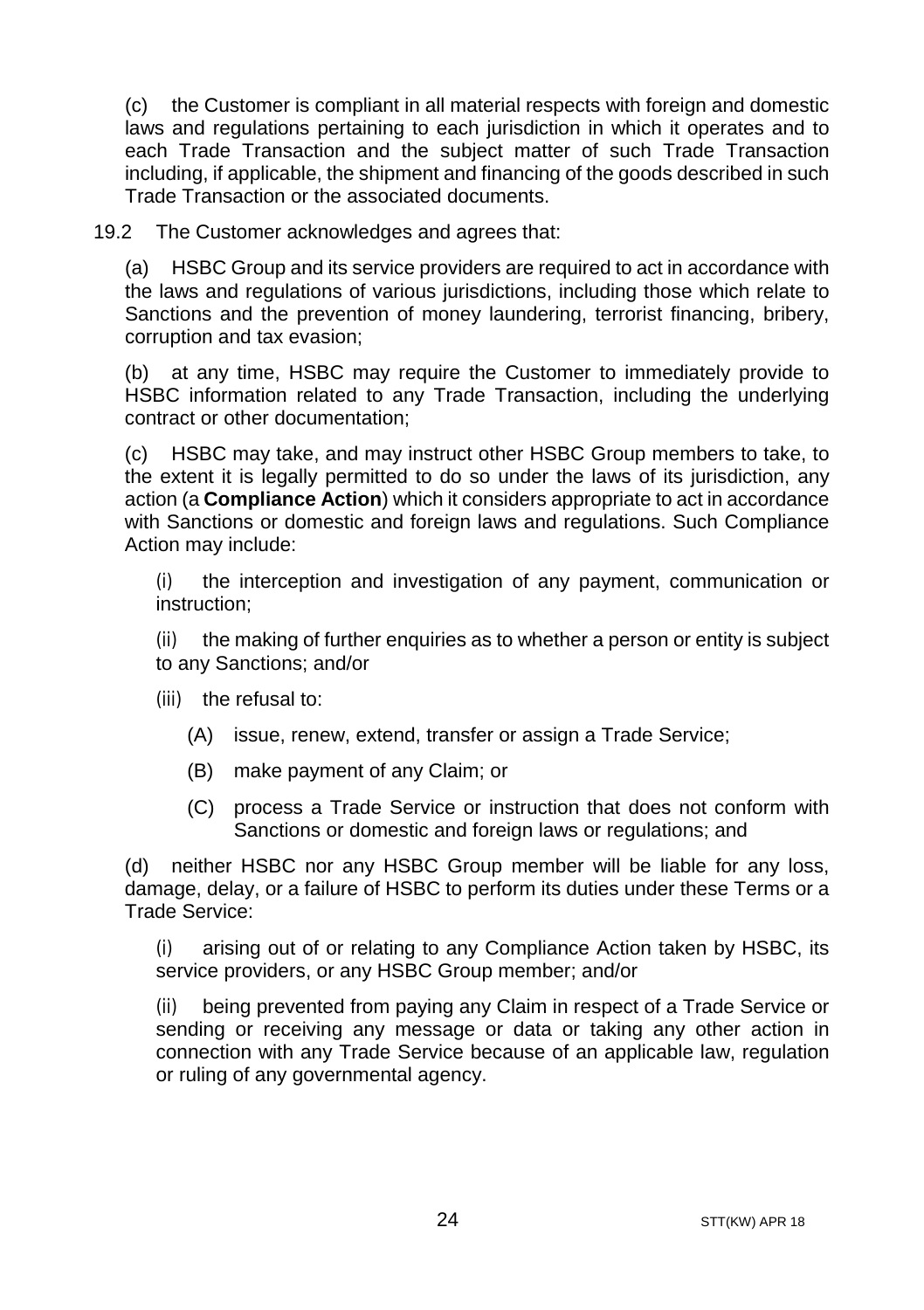## **SECTION 5 – INSTRUCTIONS AND ELECTRONIC PLATFORMS**

#### <span id="page-24-1"></span><span id="page-24-0"></span>**20. Instructions**

20.1 HSBC is authorised to accept, act and rely upon, and treat as valid and accurate:

(a) all demands and instructions (including any Applications) given or purporting to be given by the Customer to HSBC (an **Instruction**);

- (b) any Claims; and
- (c) any Documents provided to HSBC,

including, in each case, those made or given by way of or through a Platform, email, facsimile, telecopier, telex, cable, telephone or such other electronic means (in each case, an Electronic Means) and is under no obligation to enquire as to the authorisation or validity of any such Instruction, Claim or Document.

20.2 The Customer acknowledges and accepts the risk that communications, Instructions, Claims and Documents sent to or from HSBC by Electronic Means may be intercepted, monitored, amended, corrupted, contain viruses or be otherwise interfered with by third parties and acknowledges and agrees that HSBC is not responsible or liable to the Customer or any third party for, and the Customer waives any and all claims in respect of, any Losses arising from the same.

20.3 If the Customer gives an Instruction, makes a Claim or provides a Document by Electronic Means, or instructs HSBC to permit a beneficiary or any other person to do the same, the Customer shall on demand indemnify, and hold HSBC harmless from and against, any and all Losses that HSBC may incur (including in respect of any payment made where the relevant Instruction or Claim was unauthorised).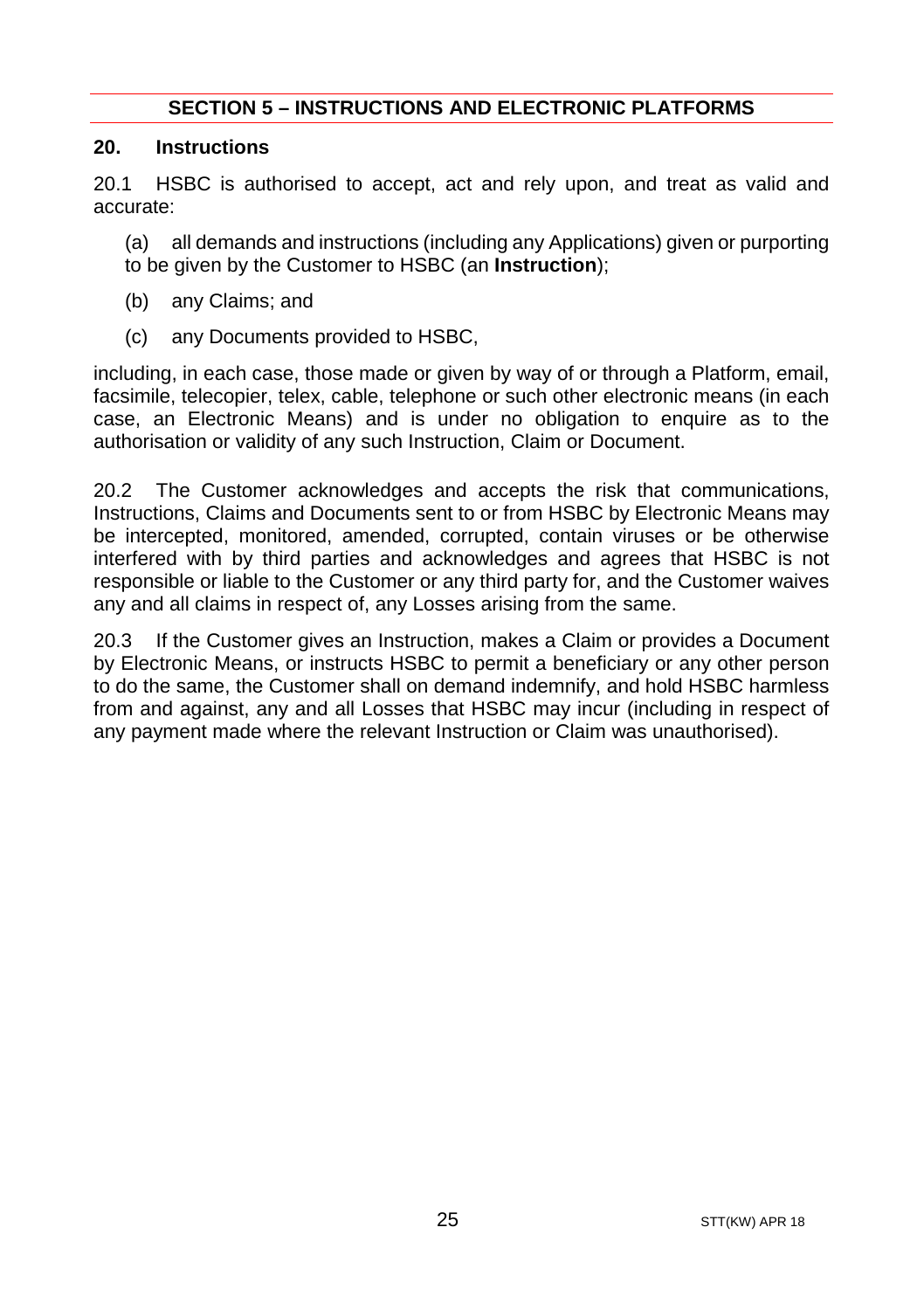20.4 Where the Customer has made an Application for any Trade Service to be provided for the benefit of an affiliate of the Customer:

(a) the Customer agrees (and will procure the concurrent written agreement of its affiliate) that HSBC has no obligation to obtain instructions from the affiliate and HSBC can deal solely with the Customer on behalf of the affiliate;

(b) the definition of "Trade Transaction" shall be construed to refer to such affiliate rather than the Customer, and the definitions of "Documents" and "Goods" shall be construed accordingly;

(c) references in these Terms to the Customer presenting, handling, disposing, transferring, dealing with or using (however so described) the relevant Documents, Goods or proceeds of sale shall include the affiliate undertaking any such action;

(d) the Customer shall procure that the affiliate complies with all undertakings in these Terms in respect of the relevant Trade Transaction, Documents, Goods and proceeds of sale; and

(e) each representation in these Terms made by the Customer shall be made by the Customer for itself and on behalf of the affiliate or, where it can only be made in respect of the affiliate (due to factual circumstances), by the Customer for and on behalf of the affiliate.

20.5 Where the Customer has made an Application for any Trade Service to be provided for the benefit of an affiliate of the Customer:

(a) the Customer agrees (and will procure the concurrent written agreement of its affiliate) that HSBC has no obligation to obtain instructions from the affiliate and HSBC can deal solely with the Customer on behalf of the affiliate;

(b) the definition of "Trade Transaction" shall be construed to refer to such affiliate rather than the Customer, and the definitions of "Documents" and "Goods" shall be construed accordingly;

(c) references in these Terms to the Customer presenting, handling, disposing, transferring, dealing with or using (however so described) the relevant Documents, Goods or proceeds of sale shall include the affiliate undertaking any such action;

(d) the Customer shall procure that the affiliate complies with all undertakings in these Terms in respect of the relevant Trade Transaction, Documents, Goods and proceeds of sale; and

(e) each representation in these Terms made by the Customer shall be made by the Customer for itself and on behalf of the affiliate or, where it can only be made in respect of the affiliate (due to factual circumstances), by the Customer for and on behalf of the affiliate.

20.6 HSBC has no obligation to: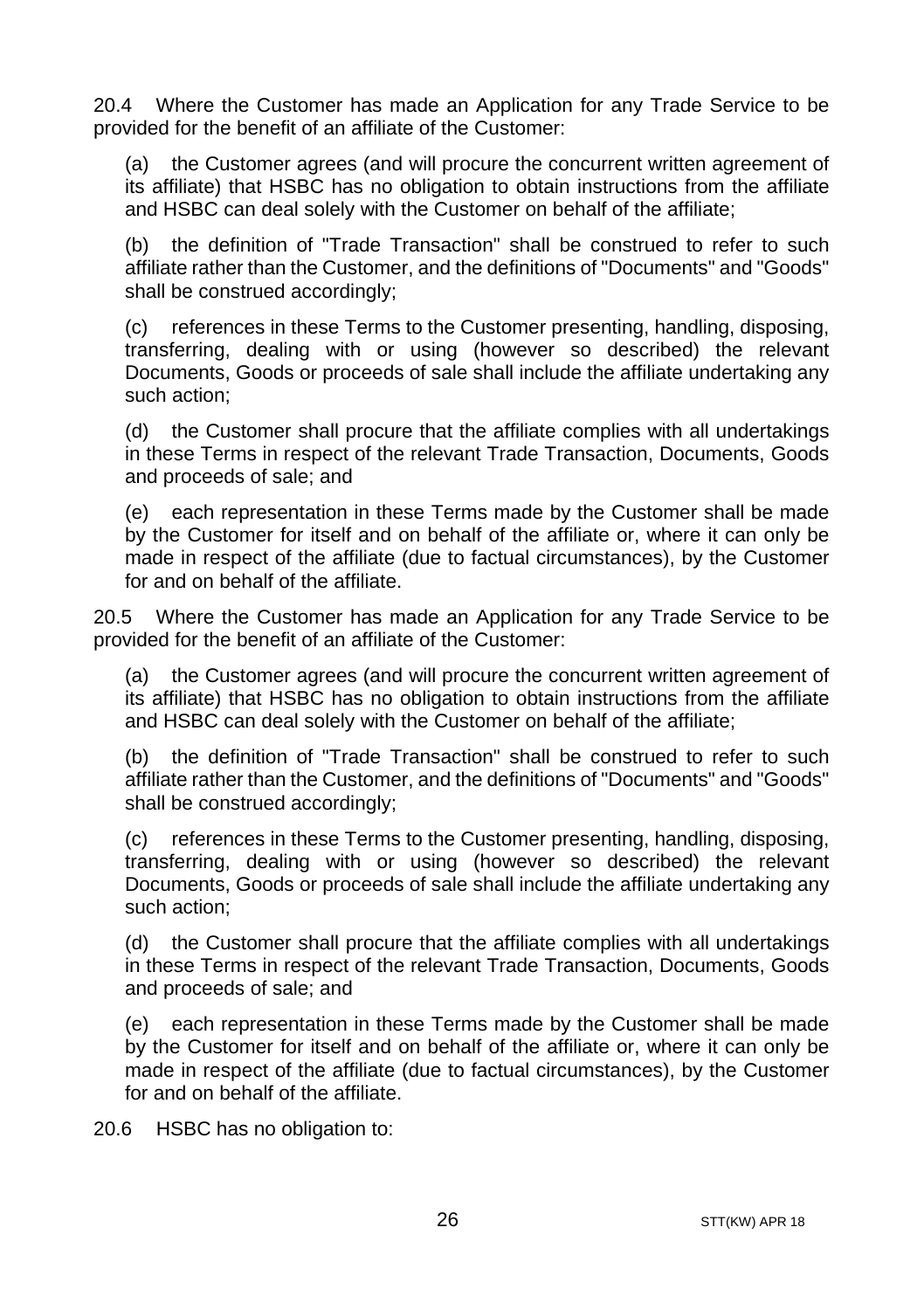**(a)** verify the identity or authority of any person giving an Instruction, making a Claim or providing a Document by Electronic Means**;**

(b) verify the authenticity of any signature(s) (whether electronic or otherwise) on any Instruction given, Claim made or Document provided by Electronic Means; or

**(c)** seek the Customer's prior approval before acting on any Instruction given, Claim made or Document provided by Electronic Means,

however HSBC may, in its absolute discretion, take steps to ascertain the validity, authenticity and origin of any Instruction, Claim or Document (including requiring telephone verification of any Instructions) and take any steps that may be mandated by an External Provider and may, where it is unable to ascertain the validity, authority or origin of any Instruction, Claim or Document, delay or refuse to act upon any Instruction, Claim or Document or suspend or terminate any Trade Service at any time.

## <span id="page-26-0"></span>**21. Platforms**

21.1 The Customer acknowledges and agrees that:

(a) HSBC may rely on External Providers to provide Platforms so that HSBC can perform its obligations under these Terms (or any other applicable terms and conditions) and provide Trade Services;

(b) External Providers are independent from HSBC and may independently charge the Customer fees for use of their Platform and those fees are the sole responsibility of the Customer;

(c) HSBC's obligations under these Terms and any Trade Service shall be subject to HSBC's rights under External Terms and Conditions and the availability of any Platform provided by such External Providers;

(d) HSBC has no obligation to inform the Customer of, or provide the Customer with, any External Terms and Conditions;

(e) HSBC has no control over the electronic processes used by a Platform provided by an External Provider to process, handle and/or send data or messages;

(f) it shall inform HSBC of all External Terms and Conditions applicable to or any charges imposed by any Platform which it uses (or intends to use) in respect of any Trade Service and shall promptly notify HSBC of any changes; and

(g) it shall promptly provide all information concerning any Platform used by the Customer that HSBC may reasonably request.

21.2 HSBC assumes no liability or responsibility to the Customer or to any third party for any loss or damage that is suffered or incurred as a result of:

(a) the unavailability of any Platform to the Customer, HSBC or any other person for any reason whatsoever; or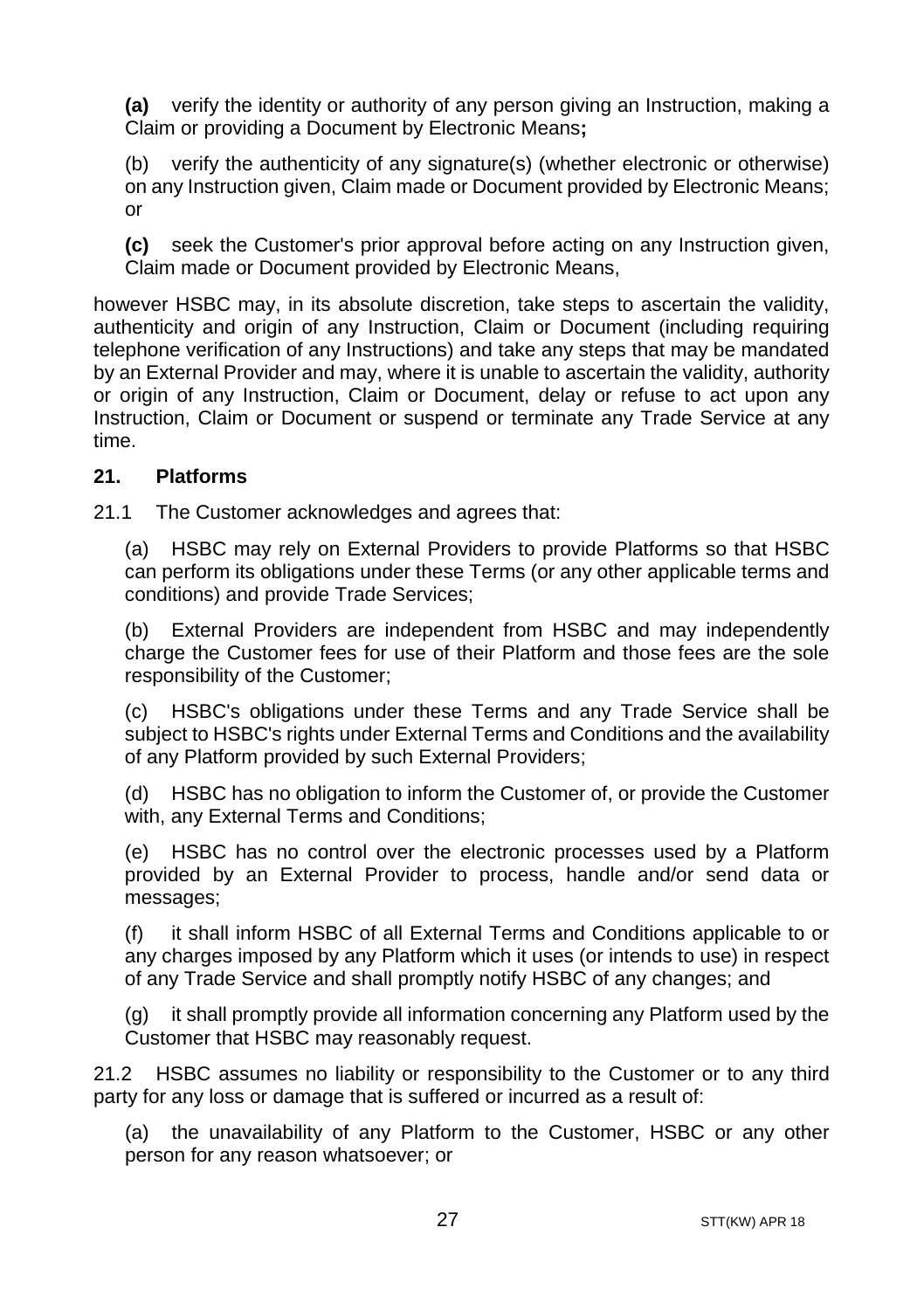(b) the Customer's use of or connection with any Platform, any External Provider or the services provided by HSBC or any External Provider to the Customer involving any Platform.

#### 21.3 The Customer:

**(a)** shall comply with all security procedures of HSBC and each External Provider and any other reasonable requests HSBC or any External Provider may issue to the Customer regarding the security of any Platform, including instructions on steps to remedy any breach of security; and

**(b)** acknowledges and agrees that it is the Customer's responsibility to set up, maintain and regularly review all security arrangements concerning access to and use of each Platform and information stored on the Customer's computing and communications systems, and confirms that it has assessed the security arrangements of each Platform and has determined that they are adequate to protect the Customer's interests;

**(c)** shall take all reasonable precautions to prevent fraudulent or unauthorised use of or access to each Platform;

**(d)** shall ensure that neither the Customer nor its employees do anything which may result in the security of any Platform or the systems or security of HSBC being compromised; and

**(e)** shall notify HSBC, as soon as reasonably possible upon becoming aware, of any actual or attempted unauthorised access to any Platform or any unauthorised transaction or attempt to execute an unauthorised Instruction. This notification must be by telephone but must be followed by written notice within forty-eight hours of the telephone call.

#### **SECTION 6 - OTHER**

#### <span id="page-27-1"></span><span id="page-27-0"></span>**22. Limitation on liability**

<span id="page-27-2"></span>22.1 Neither HSBC nor any other HSBC Group member shall be liable for any loss, damages, payments, demands, claims, expenses or costs suffered or incurred by the Customer (or any of its affiliates) arising from or in connection with these Terms or any Trade Service other than where such loss, damage, payment, demand, claim, expense or cost arises as a direct result of HSBC's or such other HSBC Group member's gross negligence or wilful misconduct.

<span id="page-27-3"></span>22.2 Notwithstanding Clause [22.1,](#page-27-2) in no circumstance whatsoever will HSBC or any HSBC Group member be liable to the Customer (or any of its affiliates) for:

- (a) any loss of business, profits or data; or
- (b) indirect, consequential or special loss or damage,

whether or not HSBC or any HSBC Group member has been advised of the possibility of such loss or damage.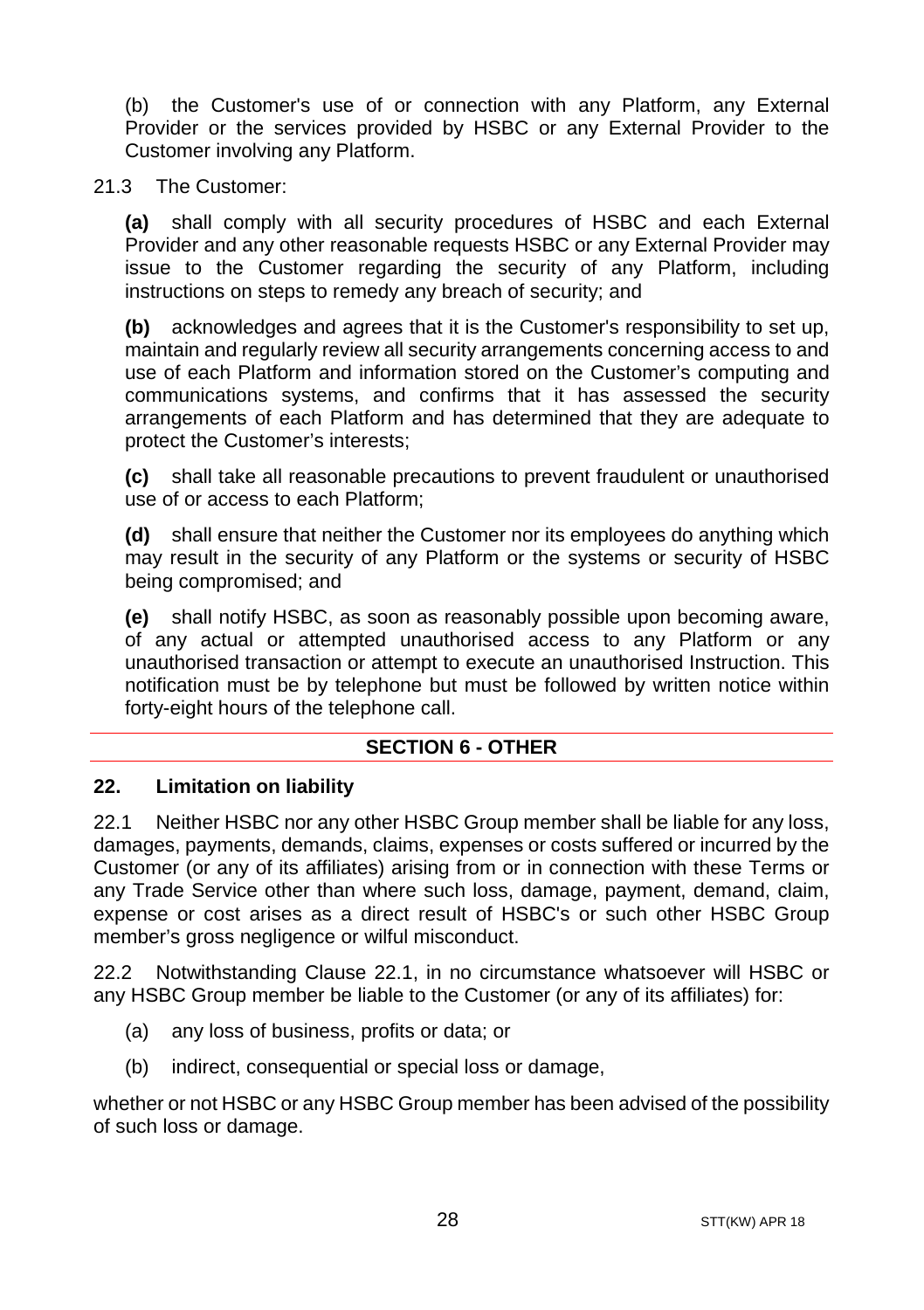22.3 Without limiting Clauses [22.1](#page-27-2) and [22.2,](#page-27-3) HSBC shall not be responsible or liable for, and the Customer waives all claims against HSBC in respect of:

(a) any act, omission, loss or delay relating to forwarding documents or payments to any third party or correspondent bank, or any suspense, act, omission, insolvency or bankruptcy of any correspondent bank;

(b) any delay and/or loss in transit of any messages, letters or Documents sent by mail, as an electronic communication, through a Platform or a telecommunication channel, or for any delay, mutilation or other errors arising in the transmission or delivery of any communications by third parties and the Customer acknowledges that, notwithstanding any contrary instruction, HSBC may send a Document by any method that it considers appropriate;

(c) any delay in performing or failure to perform any of its obligations under these Terms due to any cause beyond its reasonable control, including, but not limited to, the failure, malfunction or unavailability of telecommunications, data communications and computer systems and services over which HSBC has no control, war, hostilities, invasion, civil unrest, strikes, lock-outs or other industrial action or trade disputes (whether involving HSBC's employees or a third party) or any law or government order (whether or not having the force of law);

(d) any failure by HSBC to pay a Claim or other HSBC's act or failure to act because of any domestic or foreign law, regulation, ruling or interpretation of any domestic or foreign court or governmental agency;

(e) the form, sufficiency, correctness, genuineness, authority of any person signing or endorsing (including any person making presentations, demands, giving Instructions (including by Electronic Means) to HSBC purportedly on the authority of the Customer or a beneficiary), falsification or the legal effect of any Documents if such documents on their face reasonably appear to be in order;

(f) the source, accuracy, validity, authenticity, falsification or legal effect of any data, Documents or statements made, presented or received from any Platform or any party to a Trade Transaction, any related documents, or the description, quantity, weight, quality, condition, packing, delivery, value or existence of the goods, services or other performance to which such data, Documents or statements relates, or for the good faith or acts or omissions, solvency, performance or standing of any party to a Trade Transaction, the consignor, carrier, forwarder, consignee, insurer of the goods, or any other person;

(g) any improper acts of the beneficiary, including breach of contract in respect of a Trade Transaction, in which circumstances the Customer shall assume and undertake all such risks; and

(h) the Customer acting or relying on any advice received from HSBC whether or not such advice was requested by the Customer.

22.4 If HSBC uses the services of another party, correspondent bank, agent or Platform for the purposes of issuing an Instrument or Documentary Credit, making payment, handling Goods or Documents or for any other purpose to support the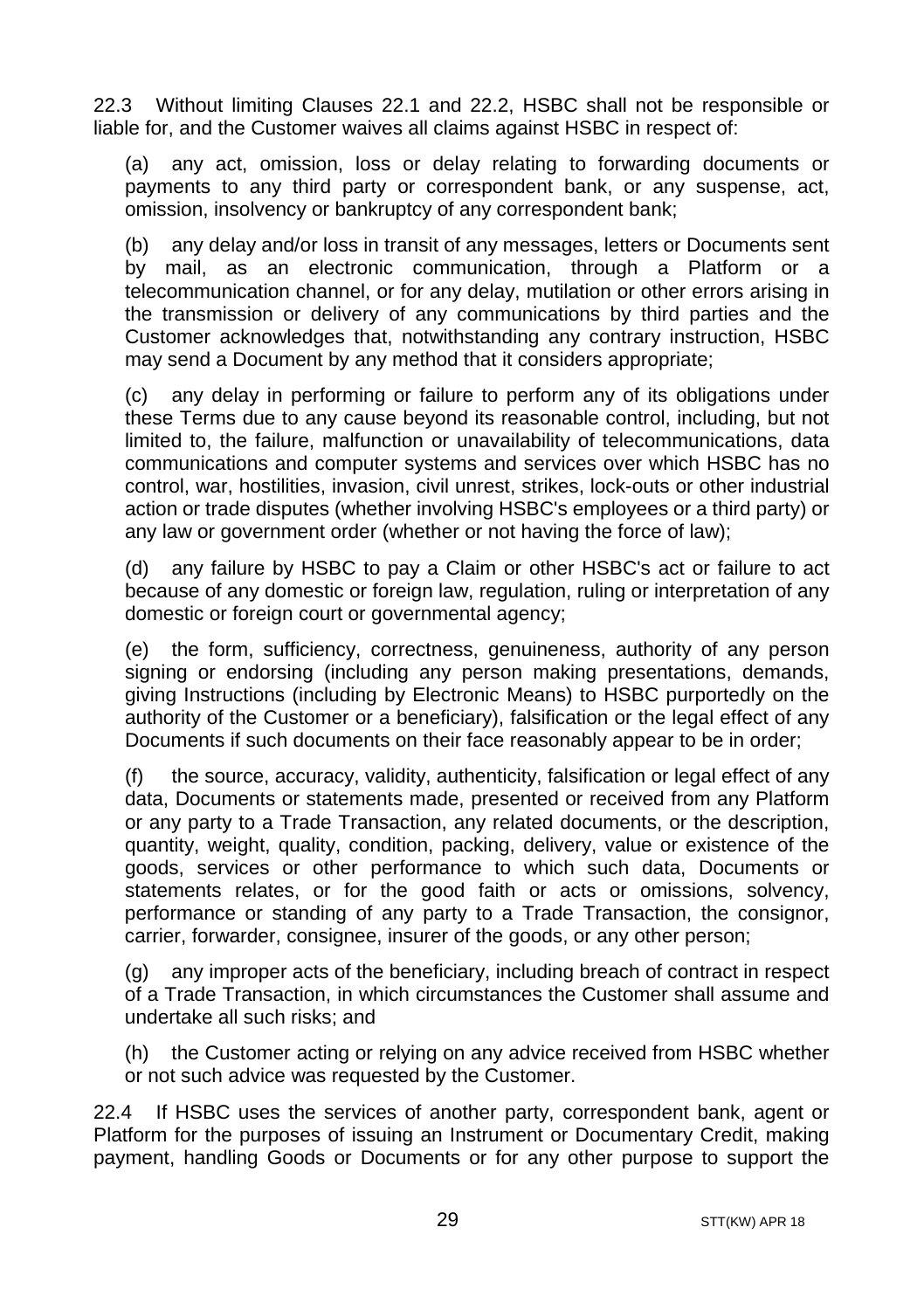services contemplated by these Terms, HSBC shall do so for the Customer's account and at the Customer's risk and HSBC shall assume no liability or responsibility should any instructions which HSBC gives to any such other party not be carried out even if the choice of such other party was HSBC's. Additionally, HSBC shall not be liable for any act, failure to act, default, suspension, bankruptcy or insolvency of such other party.

22.5 Where HSBC performs a review of any Document at the request of the Customer, such review is indicative only and not final or conclusive and HSBC shall not be responsible or liable for, and the Customer waives all claims against HSBC in respect of, an omission by or failure of HSBC to identify any discrepancies during any such review.

22.6 Where HSBC agrees to advise a Documentary Credit or any Instrument which is not issued by a bank or present any Document in respect of, or otherwise handle, such Documentary Credit or Instrument, the Customer acknowledges and agrees that:

(a) such Documentary Credit or Instrument may not be an independent third party undertaking and may not guarantee payment by the issuer or applicant;

(b) the applicable ICC Rules may not address, cover or extend to such type of Documentary Credit or Instrument;

(c) HSBC may not be able to pursue the issuer for payment in the same manner as it would be able to in respect of a Documentary Credit or Instrument issued by a bank; and

(d) the Customer should seek independent legal advice,

and the Customer assumes all such risks and waives all claims against HSBC for losses, damages, costs, fees, claims, actions or demands with respect to such Documentary Credit or Instrument including any claims that HSBC failed to alert the Customer that it was advising such type of Documentary Credit or Instrument, failed to pay such Documentary Credit or Instrument in the manner of a Documentary Credit or Instrument issued by a bank, or failed to collect payment from the issuer of such Documentary Credit or Instrument.

22.7 Subject to the provisions above, where any liability of HSBC or any HSBC Group member to the Customer (or any of its affiliates) arises under these Terms or in connection with any Trade Service, such liability shall not exceed USD 1,000,000 in aggregate in any calendar year.

#### <span id="page-29-0"></span>**23. Disclosure, confidentiality and privacy**

23.1 Without limiting any other terms between the Customer and HSBC or any HSBC Group member, HSBC is authorised:

<span id="page-29-1"></span>(a) to appoint any other person as its correspondent, nominee or agent in connection with these Terms and any Trade Service and HSBC may delegate any of its powers under these Terms or a Trade Service to such person;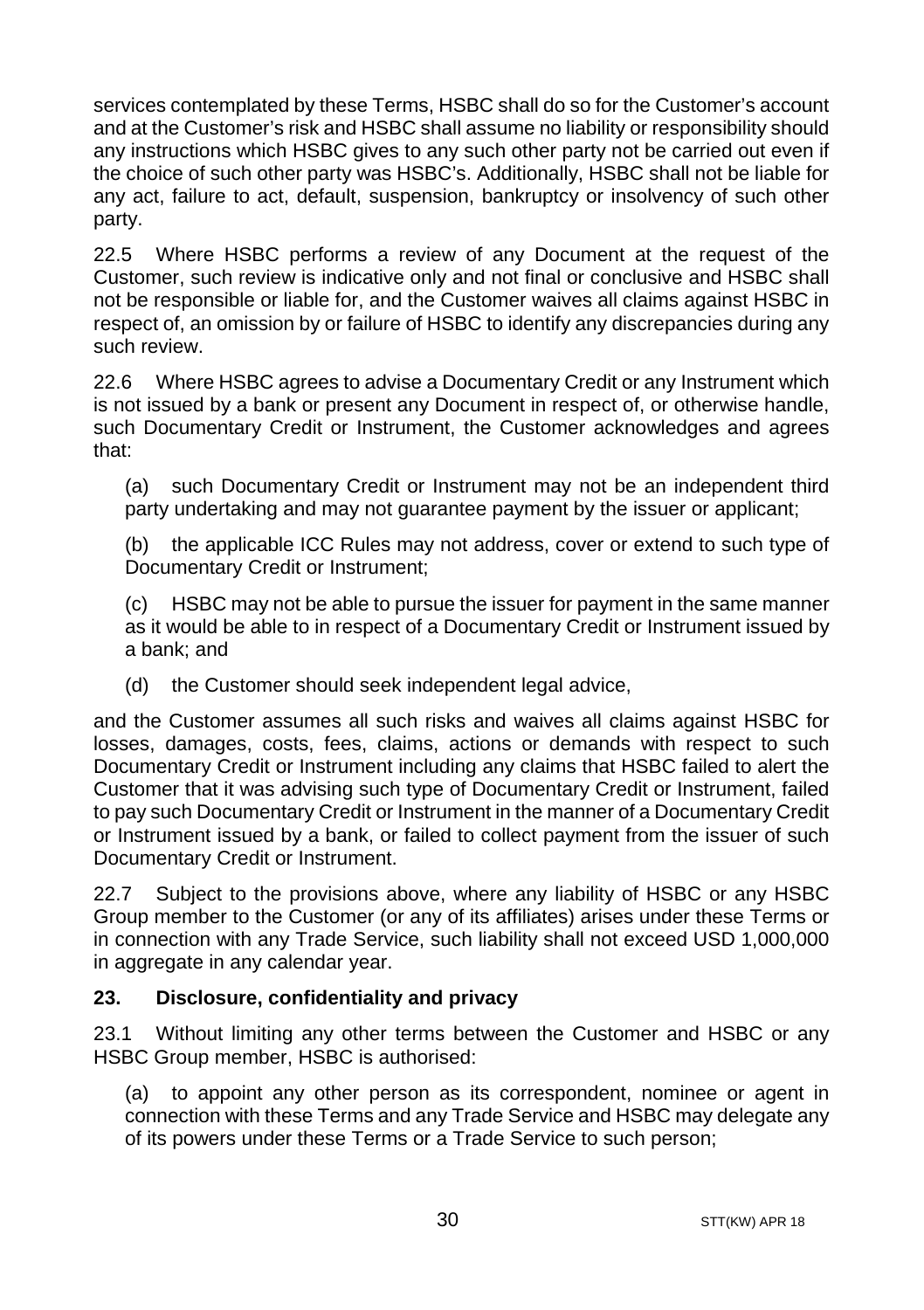(b) to notify any other person of its interest in any Documents, Goods or proceeds of sale; and

(c) to transfer and disclose any Customer Information to the following recipients (who may also process, transfer and disclose such Customer Information):

(i) any HSBC Group member;

(ii) any sub-contractors, correspondents, nominees, agents, delegates, service providers (including External Providers and Platforms), or associates of the HSBC Group (including their employees, directors and officers);

(iii) any Authorities;

(iv) anyone acting on the Customer's behalf, payment recipients, beneficiaries, account nominees, intermediary, correspondent and agent<br>banks, clearing houses, clearing or settlement systems, market banks, clearing houses, clearing or settlement systems, counterparties, upstream withholding agents, swap or trade repositories, stock exchanges, and companies in which the Customer has an interest in securities (where such securities are held by HSBC for the Customer);

(v) any party acquiring an interest in or assuming risk in or in connection with any Trade Service;

(vi) any other financial institutions, credit reference agencies or credit bureaus, for obtaining or providing credit references;

(vii) any insurers or brokers; and/or

(viii) in connection with any HSBC Group business transfer, disposal, merger or acquisition, wherever located, including in jurisdictions which do not have data protection laws that provide the same level of protection as the jurisdiction in which the Trade Service is supplied.

including where the recipient of any such appointment, notification, transfer or disclosure is located outside of the relevant Governing Jurisdiction.

23.2 HSBC will not be liable for the acts or omissions of any External Provider as to the collection, use or disclosure by that External Provider of Customer Information.

23.3 Where the Customer has given HSBC information about natural persons (such as authorised signatories), the Customer confirms that those natural persons have authorised the Customer to do so (and to receive any data protection notices on their behalf) and have consented to HSBC's collection, use, storage, processing, transfer and disclosure of their Personal Data and data for the purpose of HSBC carrying out any action contemplated by these Terms or providing a Trade Service to or for the Customer.

23.4 The Customer shall ensure that any information that the Customer asks HSBC to forward to third parties is complete, accurate and will not give rise to any claim against HSBC (including any claim in defamation, in relation to privacy, banking secrecy or data protection or for infringement of any other third party rights) and the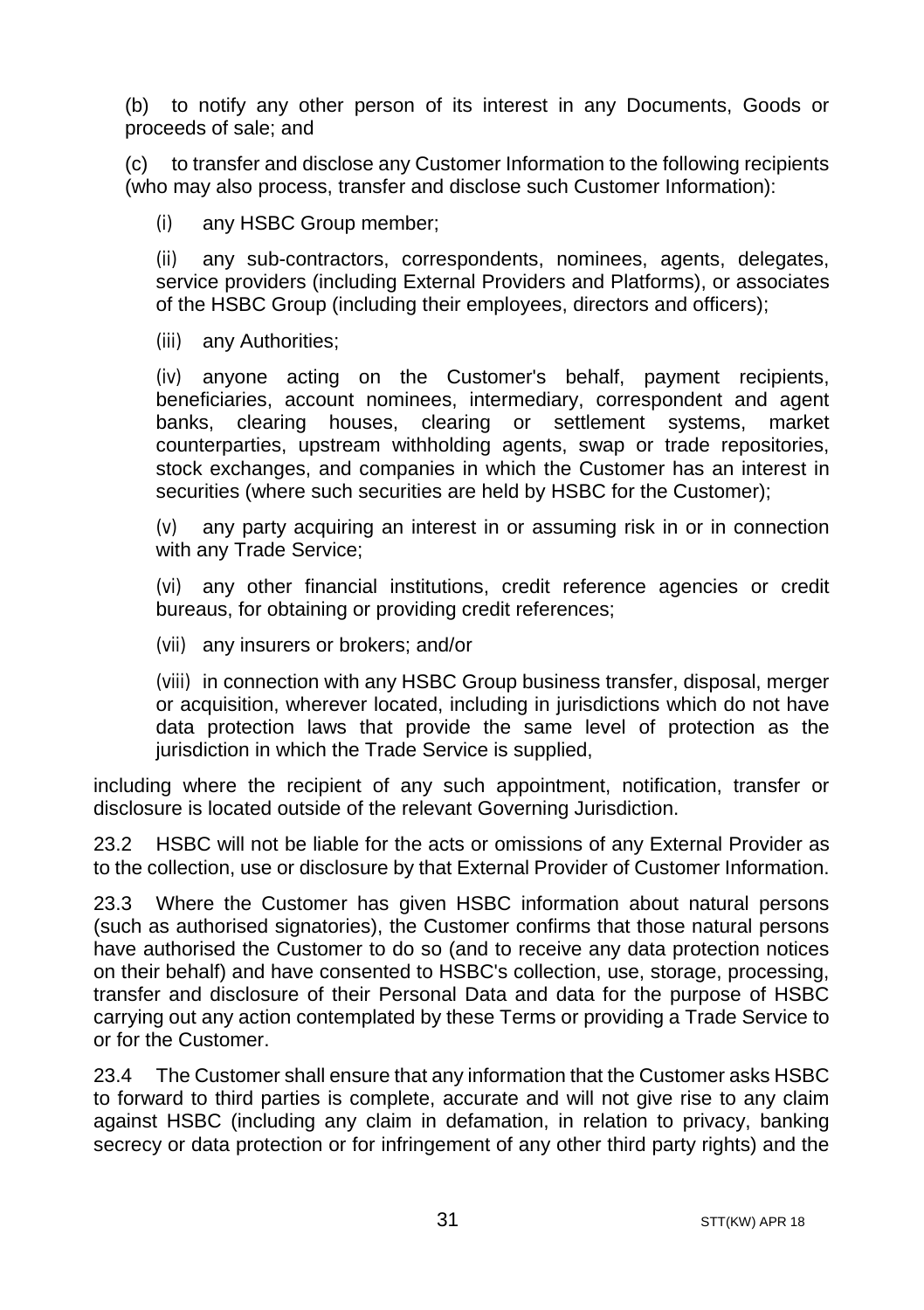Customer confirms and represents that it has obtained the requisite consent and/or waiver (where required) for HSBC to forward such information.

## <span id="page-31-0"></span>**24. Miscellaneous**

24.1 Other than a Trade Service which has been provided on an irrevocable or committed basis, HSBC may at any time withdraw a Trade Service or refuse to provide a Trade Service in its absolute discretion.

24.2 Any waiver, release or consent by HSBC under or in respect of these Terms or a Trade Service will only be effective if made in writing (which may be made through a Platform).

24.3 HSBC may at any time change these Terms by providing the Customer with at least 30 days' written notice and any Trade Service requested on or after the effective date in such notice shall be subject to the amended Terms.

24.4 HSBC is authorised to take such steps and to make such payments as it considers necessary, at the cost of the Customer, to remedy any default by the Customer in respect of its obligations under these Terms or any Trade Service.

24.5 Neither HSBC's failure to exercise, nor HSBC's delay in exercising, any of its rights or remedies under these Terms or in respect of a Trade Service shall operate as a waiver of any such right or remedy, nor shall any single or partial exercise of any right or remedy prevent any further or other exercise of any other right or remedy.

24.6 The Customer may not assign or transfer any of its rights or obligations under these Terms or a Trade Service. HSBC may assign, transfer or create security over any of its rights under or in respect of these Terms or a Trade Service without restriction or notice.

24.7 Without prejudice to Claus[e 20](#page-24-1) (*[Instructions](#page-24-1)*), any notices by the Customer in connection with these Terms or a Trade Service must be given to HSBC in writing at the address of HSBC most recently advised by HSBC to the Customer. HSBC may give notice to the Customer in person, by telephone or facsimile, by post, through a Platform or, if agreed by the Customer, through another electronic channel at the address or number most recently notified by the Customer to HSBC. A notice sent by post will be deemed to have been received 7 calendar days after posting if within the same country, or 15 calendar days after posting if cross border.

24.8 Each of the provisions of these Terms is severable and distinct from the others and, if one or more of such provisions is or becomes illegal, invalid or unenforceable, the remaining provisions shall not be affected in any way.

24.9 If the Customer includes two or more persons, the obligations and liabilities of these persons under or in respect of a Trade Service and these Terms shall be joint and several.

24.10 Nothing in these Terms shall be deemed to create any partnership, joint venture or relationship of principal and agent between HSBC and the Customer or create or give rise to any fiduciary relationship of any nature.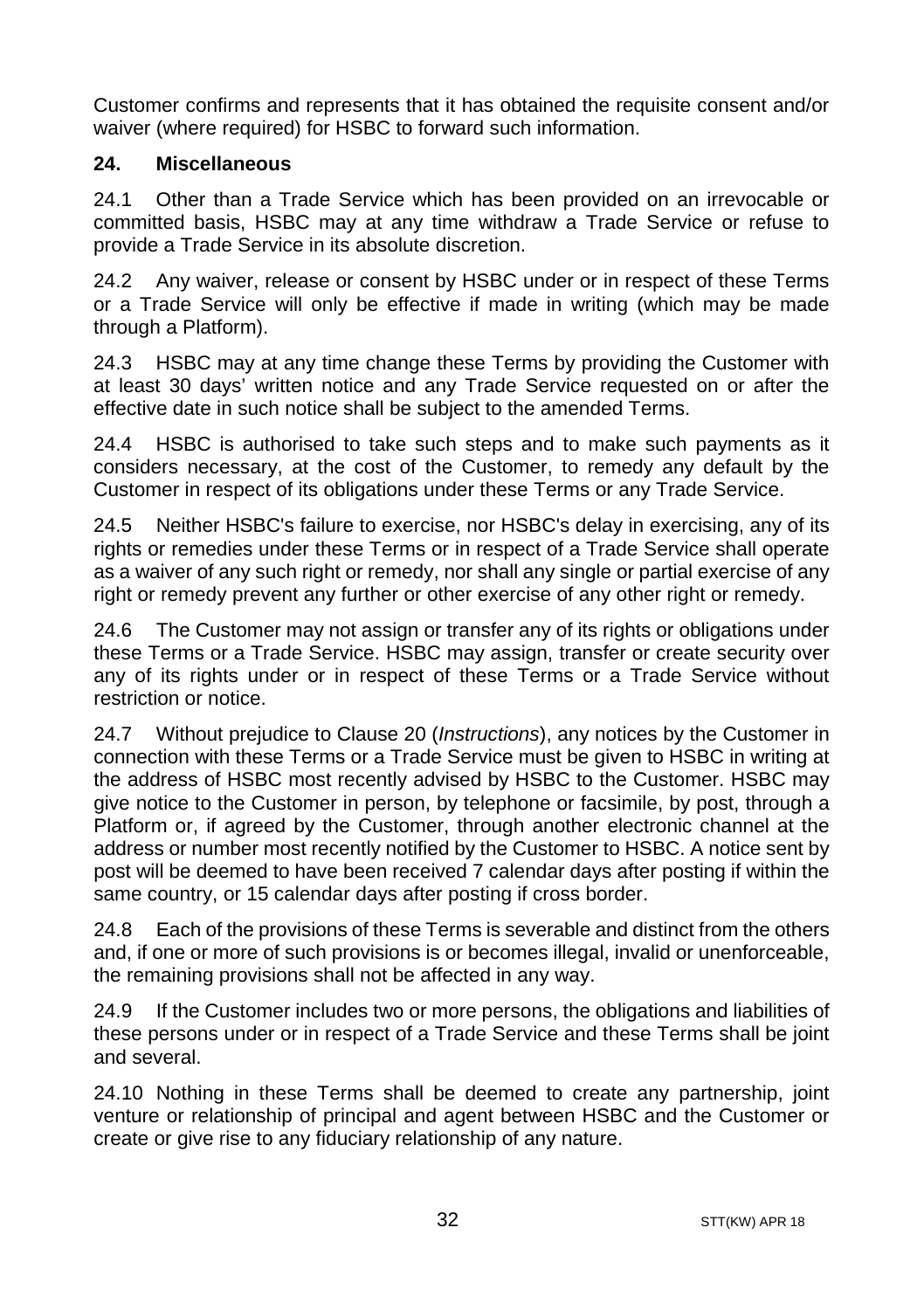24.11 To the extent permitted by the laws of the Governing Jurisdiction, the Customer irrevocably waives any right of sovereign immunity from suit, jurisdiction or adjudication (including in respect of pre-judgement interim relief and execution of any judgement) that it may have in the Governing Jurisdiction or otherwise, whether that immunity relates to itself or to any commercial or non-commercial assets (including land, bank accounts or other assets held in the name of a diplomatic mission or otherwise or belonging to the Customer's central bank or other monetary authority).

24.12 These Terms are for the benefit of the Customer, HSBC and each HSBC Group member, and are not intended to benefit any other third party or be enforceable by any other third party. Any rights of HSBC to bring to an end or change these Terms or any contract to which they form part are not subject to the consent of any third party.

## <span id="page-32-0"></span>**25. Governing law and jurisdiction**

25.1 For the purposes of a Trade Service:

(a) that Trade Service and these Terms will be governed by the laws of the Governing Jurisdiction; and

(b) the courts of the Governing Jurisdiction shall have non-exclusive jurisdiction to settle any disputes that may arise out of, or in connection with, that Trade Service and these Terms, their interpretation or any non-contractual obligations arising from or connected with them.

25.2 If a process agent is specified in an Application or Facility Agreement in respect of a Trade Service, service of any legal process on the person whose name and address is specified in such Application or Facility Agreement shall constitute service on the Customer.

25.3 If no process agent has been appointed by the Customer, upon request from HSBC the Customer will, within five Business Days, appoint a process agent (with an office in the Governing Jurisdiction) for service of all legal process relating to these Terms and the relevant Trade Service on the Customer and the Customer will notify the process agent's address to HSBC. If the Customer does not do this, HSBC may appoint a process agent on the Customer's behalf and at its expense and shall, as soon as practicable, notify the Customer of such appointment.

# **SECTION 7 – DEFINITIONS AND INTERPRETATION**

#### <span id="page-32-2"></span><span id="page-32-1"></span>**26. Definitions and interpretation**

26.1 In these Terms:

**Application** means an application or request by the Customer for a Trade Service (whether for itself or for an affiliate) using an application form, or pursuant to the terms of a Facility Agreement or made using a Platform.

**Authorities** includes any judicial, administrative, public or regulatory body (including any self-regulatory body), any government, any tax authority, any securities or futures exchange, any court, any central bank or law enforcement body, or any of their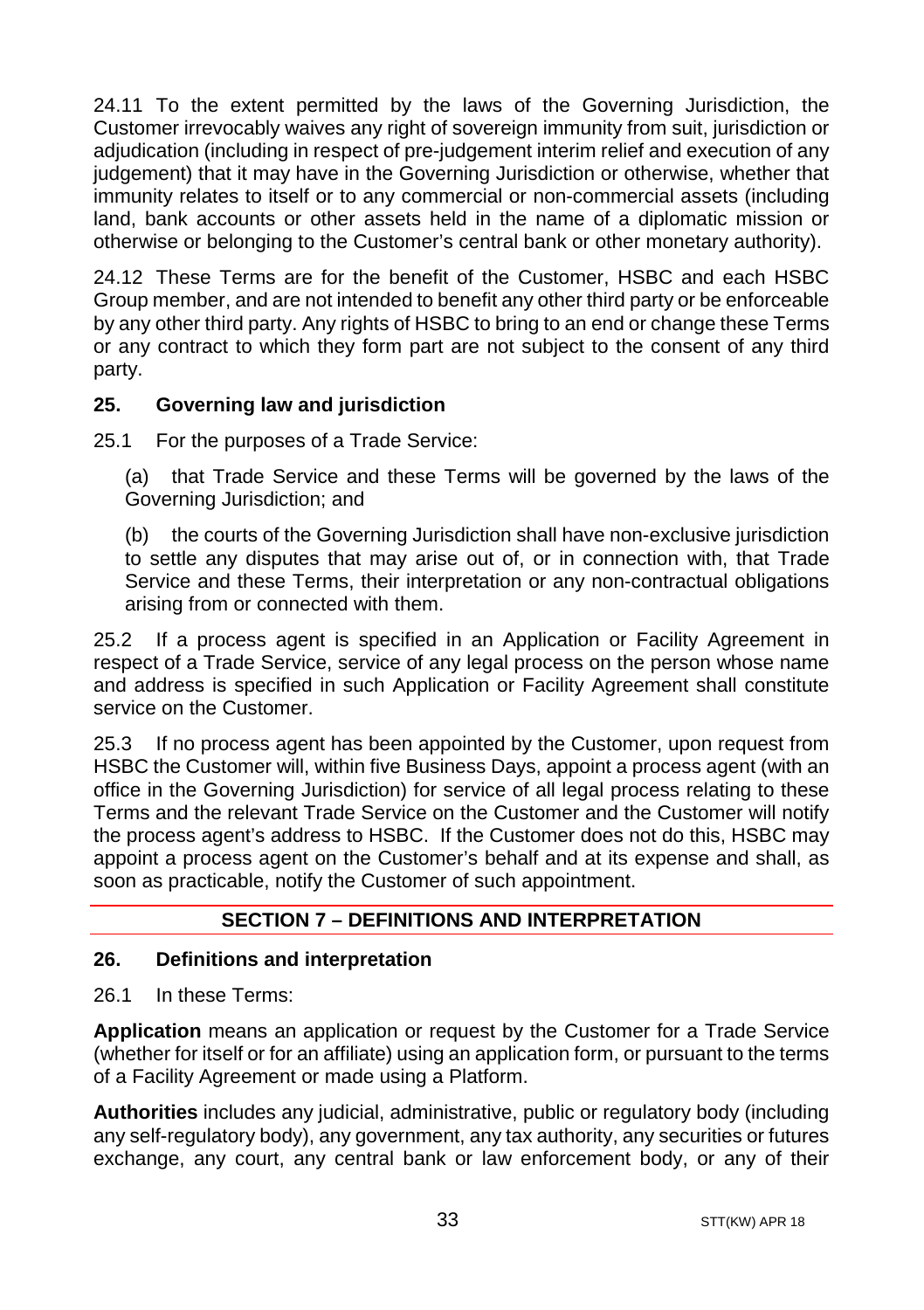agents, with jurisdiction (direct or indirect) over any part of the HSBC Group at any time.

**Back-to-Back Documentary Credit** has the meaning given to it in Clause [3.14](#page-5-0) (*Documentary Credits*).

**Business Day** means, in respect of a Trade Service, a day on which banks are open for general business in the Governing Jurisdiction.

**Cash Collateral** has the meaning given to it in Claus[e 10](#page-14-0) (*[Cash Collateral](#page-14-0)*).

**Claim** means any demand, request for payment or for acceptance and payment, claim, presentation or drawing made in respect of a Trade Service by a beneficiary, a third party or the Customer.

**Collection** means a collection transaction undertaken by HSBC for the Customer in which the Documents comprised in the collection may be released by HSBC or a collecting bank either against acceptance (D/A), payment (D/P) or on such other terms and conditions.

**Compliance Action** has the meaning given to it in Clause [19](#page-22-0) (*[Compliance with laws](#page-22-0)  [and sanctions](#page-22-0)*).

**Country Conditions** means HSBC's additional terms and conditions for the country in which the HSBC entity providing the relevant Trade Service is located.

**Customer** means the person specified as such in the relevant Application and with whom HSBC contracts with respect to the provision of a Trade Service.

**Customer Information** means any Personal Data, confidential information, and/or Tax Information (including accompanying statements, waivers and consents) of either the Customer or a person or entity whose information (including any Personal Data or Tax Information) which the Customer provides, or which is provided on the Customer's behalf, to any HSBC Group member in connection with the provision of any Trade Service.

#### **Customer Liabilities** means at any time:

(a) all liabilities of the Customer to HSBC or any HSBC Group member (including under or in respect of any Trade Service) incurred in any currency and in any capacity and whether present or future, actual or contingent, direct or indirect, or incurred alone or jointly with any other person;

(b) interest on such liabilities (both before and after any demand or judgment) to the date on which HSBC or any such HSBC Group member receives payment, at the rates payable by the Customer or which would have been payable but for any circumstances which restricts payment;

(c) any expense of HSBC or any HSBC Group member in making payment under or in respect of a Trade Service on behalf of the Customer (but without HSBC being under any obligation to do so) as a result of failure by the Customer to make such payment when due or demanded; and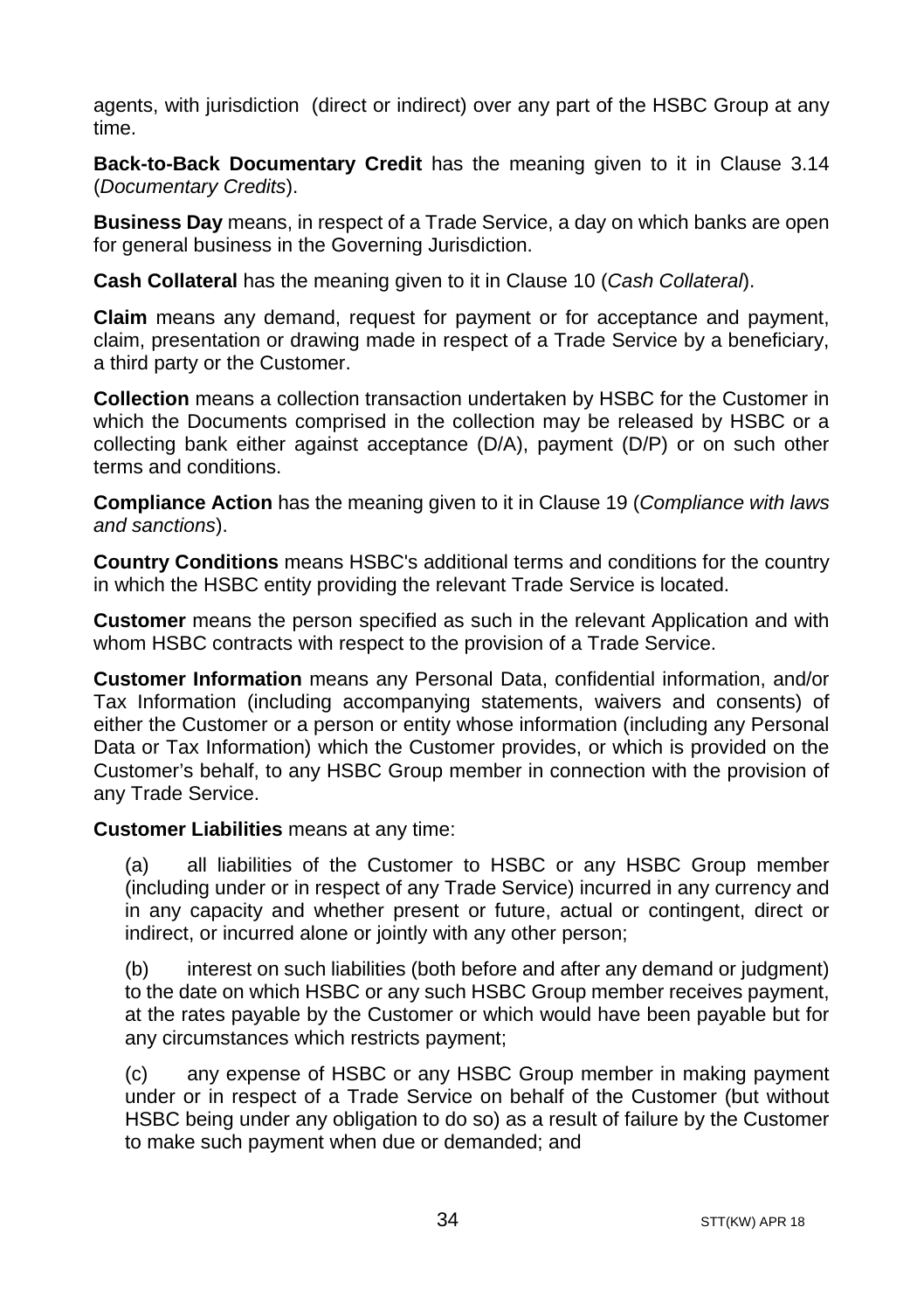(d) all expenses of HSBC or any HSBC Group member in perfecting or enforcing its rights under or in respect of a Trade Service and these Terms.

**Documentary Credit** means a documentary credit or letter of credit or any commitment to issue a documentary credit or letter of credit (including any extension, renewal or amendment of the same).

**Documents** means any drafts, bills of exchange, promissory notes, cheques, documents of title, certificates, invoices, statements, transport documents, insurance policies, warehouse warrants, warehouse receipts or any other similar instruments relating to a Trade Transaction in respect of which HSBC has provided Trade Service(s) to the Customer.

**Electronic Means** has the meaning given to it in Clause [20](#page-24-1) (*[Instructions](#page-24-1)*).

**Exchange Rate** means HSBC's spot rate of exchange for the purchase of the required currency using the currency in which the relevant payment was payable in the relevant foreign exchange market at the relevant time.

**External Provider** means a third party that makes any Platform available to HSBC and/or the Customer.

**External Terms and Conditions** means any agreement which is entered into between an External Provider and either HSBC or the Customer setting out the terms and conditions applicable to HSBC's or the Customer's use of a Platform.

**Facility Agreement** means a facility letter or facility agreement between the Customer and HSBC pursuant to which HSBC offers a Trade Finance Loan or Finance to the Customer.

**Finance** means discounting, negotiating, purchasing, prepaying or endorsing a Document (whether or not drawn under a Documentary Credit or Collection) or Documentary Credit and **Financed** and **Finances** shall be construed accordingly.

**Goods** means the goods or products which are the subject of a Trade Transaction in respect of which HSBC has provided Trade Service(s) to the Customer.

**Governing Jurisdiction** means the jurisdiction in which the relevant HSBC entity providing the Trade Service is located or such other jurisdiction agreed in writing between the Customer and HSBC or specified in the relevant Country Conditions.

**HSBC** means the HSBC Group member providing the relevant Trade Service, and its successors and assigns and, where the context permits, includes any person appointed by HSBC under Clause [23.1\(a\)](#page-29-1) (*[Disclosure, confidentiality and privacy](#page-29-0)*).

**HSBC Group** means HSBC Holdings plc and its subsidiaries and affiliates from time to time.

**ICC** means the International Chamber of Commerce.

**Increased Costs** means a reduction in the rate of return from a Trade Service or on HSBC's overall capital, an additional or increased cost or a reduction of any amount due and payable under these Terms or in respect of a Trade Service, which is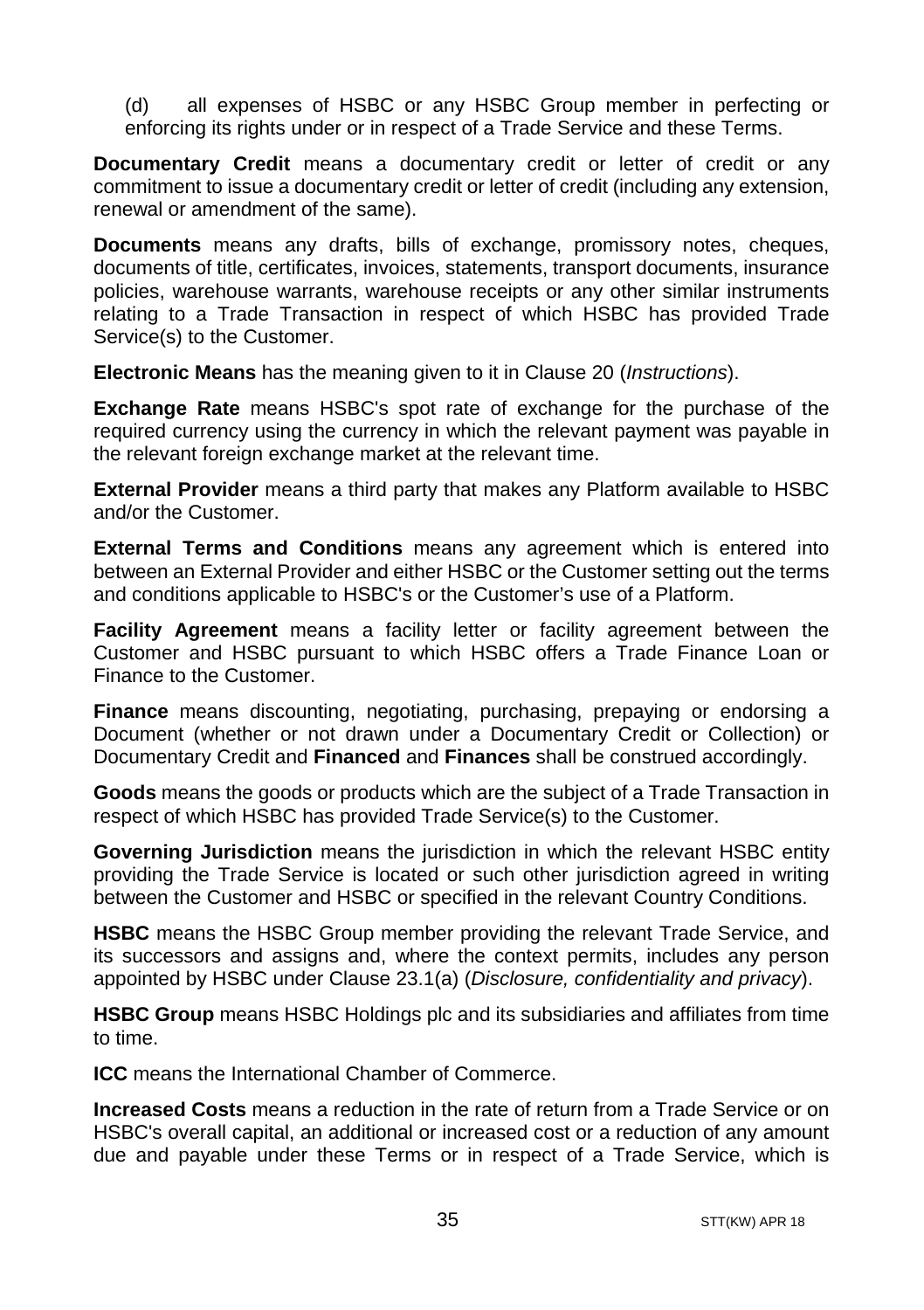incurred or suffered by HSBC to the extent that it is attributable to HSBC performing its obligations under these Terms or a Trade Service.

**Indemnified Party** has the meaning given to it in Clause [9](#page-13-1) (*[Reimbursement and](#page-13-1)  [indemnity](#page-13-1)*).

**Instruction** has the meaning given to it in Claus[e 20](#page-24-1) (*[Instructions](#page-24-1)*).

**Instrument** means any SBLC, demand guarantee (including an avalisation, coacceptance or acceptance of a Document), bond, counter-guarantee, counter-SBLC, or similar independent payment obligation (including any extension, renewal or amendment of the same).

**Losses** has the meaning given to it in Clause [9](#page-13-1) (*[Reimbursement and indemnity](#page-13-1)*).

**Master Documentary Credit** has the meaning given to it in Clause [3.14](#page-5-0) (*Documentary Credits*).

**Manufacturer's Advance** means a clean working capital loan provided against open account trade under a confirmed purchase order, pro-forma invoice or such other supporting documentation.

**Packing Loan** means a clean working capital loan provided against a Documentary Credit issued in favour of the Customer and advised by HSBC.

**Personal Data** means any information relating to an individual from which such individual can be identified, including sensitive personal data, name(s), residential address(es), contact information, age, date of birth, place of birth, nationality, citizenship, personal and marital status.

**Platform** means any electronic platform used by HSBC and/or the Customer for giving or receiving any Instruction, Claim or other communication in relation to any Trade Service, and shall include HSBCnet.

**Recourse Event** means in respect of a Trade Service:

(a) any alleged or actual fraud, illegality or unauthorised act of the Customer and/or any other party to the Trade Transaction;

(b) any alleged or actual invalidity, non-compliance or unenforceability of the Documentary Credit, SBLC, Document(s) or Trade Transaction (as applicable);or

(c) any injunction, court order, law, regulation or Sanctions which restrict any payment (whether to or from HSBC and/or not subsequently discharged).

**SBDC** means a standby documentary credit.

**SBLC** means a standby letter of credit (which includes an SBDC).

**Sanction** has the meaning given to it in Clause [19](#page-22-0) (*[Compliance with laws and](#page-22-0)  [sanctions](#page-22-0)*).

**Security Agreement** means any document creating security over any of the Customer's assets in support of any obligations which the Customer may have to any HSBC Group member from time to time.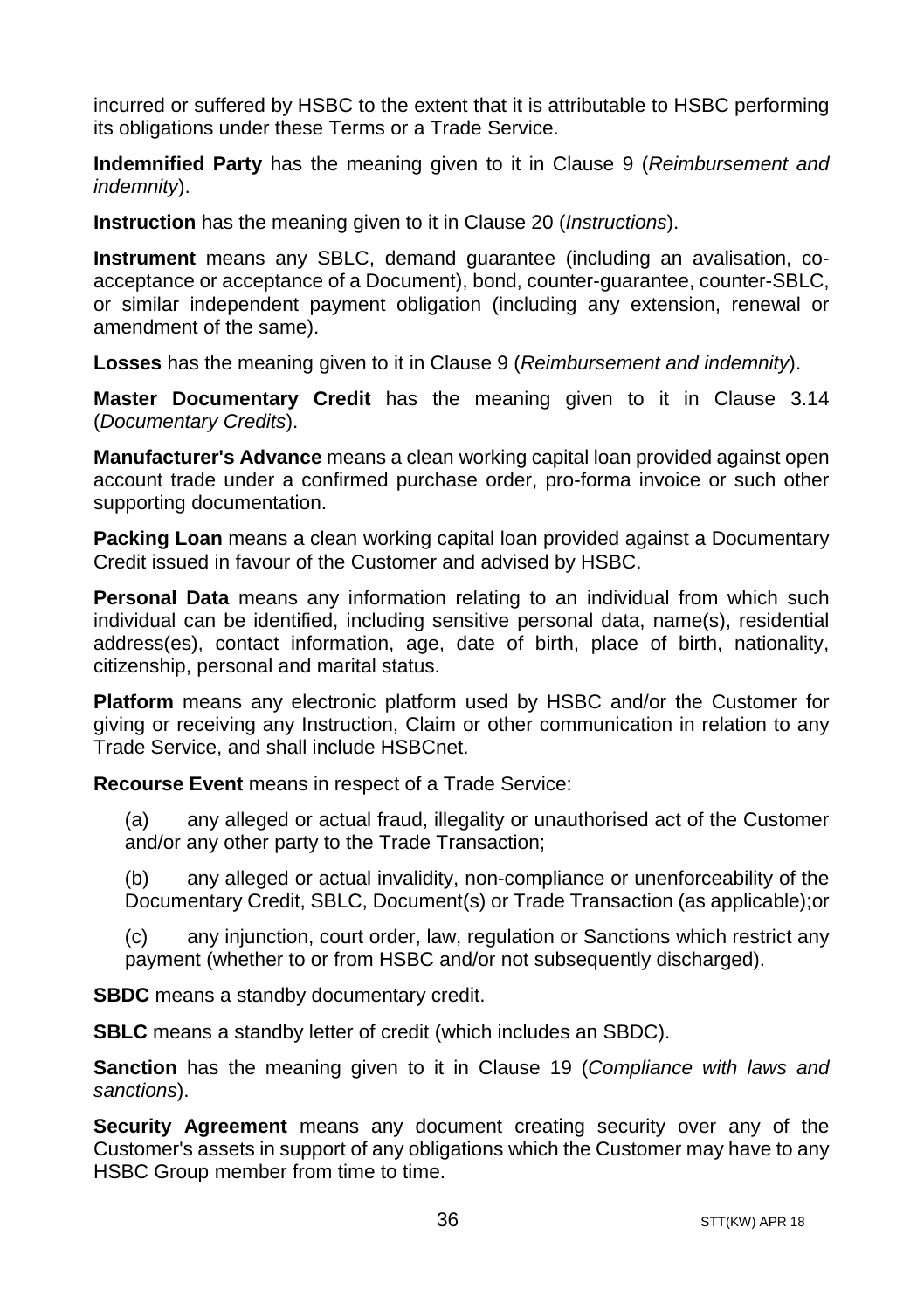**Tariff Book** means HSBC's tariff book (which is available upon request by the Customer and can be accessed online) which sets out HSBC's fees and commission, interest and other rates for Trade Services.

**Tax** includes goods and services tax, value added tax, sales tax, stamp duty or any tax, levy, impost, deduction, charge, rate, duty, compulsory loan or withholding which is levied or imposed by a government agency, and any related interest, penalty, charge, fee or other amount (but does not include tax on the overall net income of HSBC).

**Tax Information** means any documentation or information (and accompanying statements, waivers and consents) relating, directly or indirectly, to the Customer's tax status and the tax status of any owner, "controlling person", "substantial owner" or beneficial owner of the Customer.

**Trade Finance Loan** means a loan, advance, credit or other financial accommodation provided by HSBC to the Customer in respect of a Trade Transaction (and shall include, without limitation, any Manufacturer's Advance or Packing Loan).

#### **Trade Service** includes:

(a) the issue of a Documentary Credit and instructing any advising bank, nominated bank or confirming bank in relation to such Documentary Credit;

(b) acting as the advising bank, nominated bank or confirming bank (on a disclosed or undisclosed basis) in relation to a Documentary Credit;

(c) the issue of an Instrument and/or instructing any correspondent bank in relation to, and issuing an counter-guarantee, counter-SBLC or indemnity in respect of, an Instrument;

(d) acting as the advising bank, confirming bank or correspondent bank in relation to an Instrument;

- (e) the handling of a Documentary Credit, Instrument or Document;
- (f) Collections;
- (g) the provision of any Finance;
- (h) the provision of a Trade Finance Loan;

(i) the issue of a letter of indemnity or shipping guarantee and/or the signing, endorsement or release of any Transport Document;

- (j) the release of Documents; or
- (k) any other service or product relating to a Trade Transaction provided,

by HSBC to, at the request of, or in respect of the Customer.

**Trade Transaction** means a transaction involving the sale or purchase by the Customer of goods or services from/to a third party, and includes any contract(s) on which such transaction may be based.